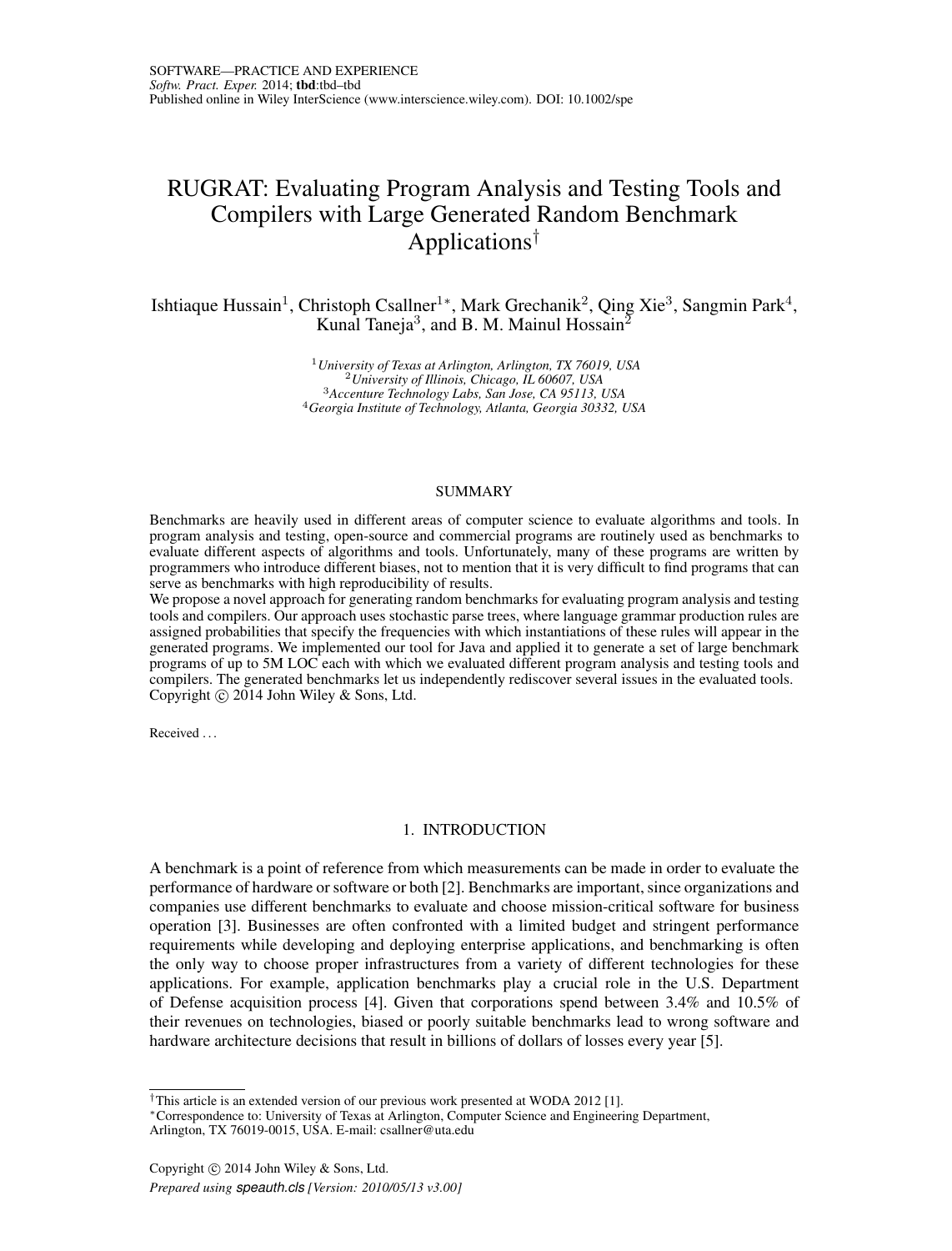Benchmarks are very important for evaluating *pRogram Analysis and Testing (RAT)* algorithms and tools [\[6,](#page-25-5) [7,](#page-25-6) [8,](#page-25-7) [9,](#page-25-8) [10\]](#page-25-9). Different benchmarks exist to evaluate different RAT aspects, such as how scalable RAT tools are, how fast they can achieve high test coverage, how thorough they handle different language extensions, how well they translate and refactor code, how effective RAT tools are in executing applications symbolically or concolically, and how efficient these tools are in optimizing, linking, and loading code in compiler-related technologies, as well as profiling. For example, out of the 29 papers that described controlled experiments in software testing published in TOSEM/TSE/ICSE/ISSTA from 1994 to 2003, 17 papers utilize the *Siemens* benchmark, which includes a set of seven C programs with only several hundreds lines of code [\[11\]](#page-25-10). Currently, a strong preference is towards selecting benchmarks that have much richer code complexity (e.g., nested if-then-else statements), class structures, and class hierarchies [\[8,](#page-25-7) [9\]](#page-25-8). Unfortunately, complex benchmark applications are very costly to develop [\[3,](#page-25-1) page 3], and it is equally difficult to find real-world applications that can serve as unbiased benchmarks for evaluating RAT approaches.

Consider a situation where different test input generation techniques are evaluated to determine which one achieves higher test coverage in a shorter period of time [\[12\]](#page-25-11). Typically, test input generators use different algorithms to generate input data for each application run, and the cumulative statement coverage is reported for all runs as well as the elapsed time for these runs. On one extreme, "real-world" applications of low complexity are poor candidate benchmarks, since most test input data generation approaches will perform very well by achieving close to 100% statement test coverage in very few runs. On the other extreme, it may take significant effort to adjust these approaches to work with a real-world distributed application whose components are written in different languages and run on different platforms. Ideally, a large number of different benchmark applications are required with different levels of code complexity to appropriately evaluate test input data generation tools.

Writing benchmark application from scratch requires a lot of manual effort, not to mention that a significant bias and human error can be introduced [\[13\]](#page-25-12). In addition, selecting commercial applications as benchmarks negatively affects reproducibility of results, which is a cornerstone of the scientific method [\[14\]](#page-25-13), since commercial benchmarks cannot be easily shared among organizations and companies for legal reasons and trade-secret protection. For example, Accenture Confidentiality Policy (item 69)<sup> $\ddagger$ </sup> states that source code, which is generated by the company and relates to its business, research and development activities, clients or other business partners, or employees are considered confidential information. Other companies have similar policies. Finally, it is often required to have more than one benchmark to determine the sensitivity of the RAT approaches based on the variability of results for applications that have different properties.

Ideally, users should be able to easily generate benchmark applications with desired properties. This idea has already been used successfully in testing relational database engines, where complex *Structured Query Language (SQL)* statements are generated using a random SQL statement generator [\[15\]](#page-25-14). Suppose there is a claim that a relational database engine performs better at certain aspects of SQL optimization than some other engines. The best way to evaluate this claim is to create complex SQL statements as benchmarks for this evaluation in a way that these statements have desired properties that are specific to these aspects of SQL optimization, for example, complicated nested SQL statements that contain multiple joins. Since the meaning of SQL statements does not matter for performance evaluation, this generator creates semantically meaningless but syntactically correct SQL statements thereby enabling users to automatically create low-cost benchmarks with significantly reduced bias.

In this article, we propose a *Random Utility Generator for pRogram Analysis and Testing (RUGRAT)* for generating application benchmarks within the specified constraints and within a range of predefined properties. Our goal is to complement "real-world" application benchmark with synthetic ones, so that researchers and industry professionals have diverse options for evaluating program analysis and testing tools. RUGRAT is implemented for Java and it is used to evaluate different Java compilers and open-source RAT tools.

<span id="page-1-0"></span><sup>‡</sup>https://policies.accenture.com/Pages/0001-0100/0069.aspx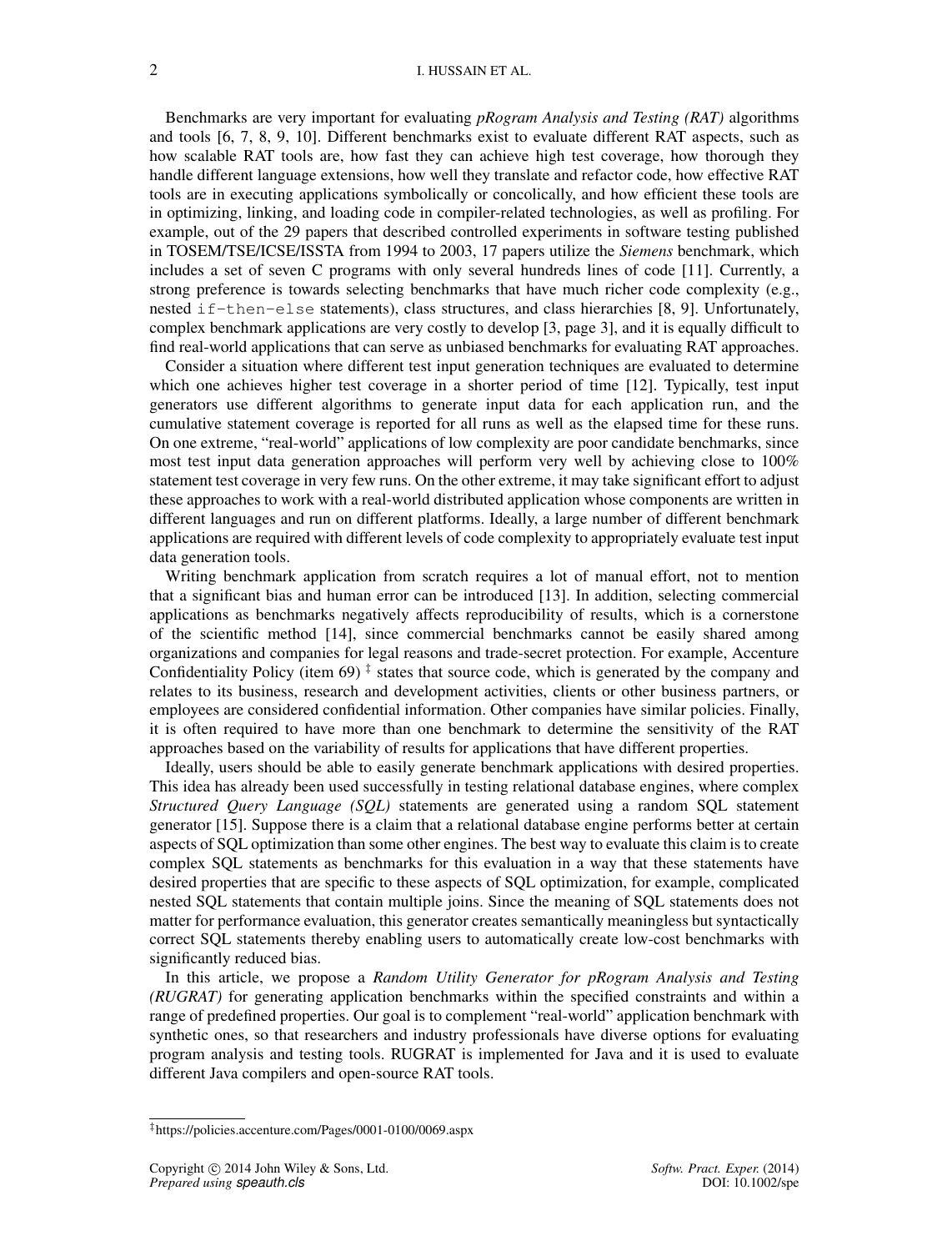This article makes the following contributions:

- We apply stochastic parse trees for generating random application benchmarks. In stochastic parse trees, language grammar production rules are assigned probabilities that specify the frequencies with which instantiations of these rules will appear in the generated programs.
- We implemented RUGRAT for Java and used it to generate dozens of applications, ranging from 300 LOC to 5M LOC, to benchmark several versions of a popular Java source to bytecode compiler as well as popular program analysis and testing tools. This version of RUGRAT is open source software and available for download from the RUGRAT tool web site[§](#page-2-0) .

# 2. OUR APPROACH: LEVERAGING STOCHASTIC GRAMMARS TO GENERATE LARGE RANDOM BENCHMARK APPLICATIONS

In this section we present a model for RUGRAT and discuss our goals and approach for generating random object-oriented benchmark applications. Specifically, we review the stochastic grammar model [\[16,](#page-25-15) [17\]](#page-25-16) that is at the core of our technique and discuss how we can apply the stochastic model to generating large-scale benchmark applications that resemble real-world applications. Then, we list the benefits of our approach over handwritten programs.

# *2.1. Background: Stochastic Grammar Model*

Consider that every program is an instance of the grammar of the language in which this program is written. Typically, grammars are used in compiler construction to write parsers that check the syntactic validity of a program and transform its source code into a parse tree [\[18\]](#page-25-17). An opposite use of the grammar is to generate branches of a parse tree for different production rules, where each rule is assigned the probability with which it is instantiated in a program. These grammars and parse trees are called *stochastic*, and they are widely used in natural language processing, speech recognition, information retrieval [\[19\]](#page-25-18), and also in generating SQL statements for testing database engines [\[15\]](#page-25-14). We use a *stochastic grammar model* to generate large random object-oriented programs.

Random programs are constructed based on the stochastic grammar model, and the construction process can be described as follows. Starting with the top production rules of the grammar, each nonterminal is recursively replaced with its corresponding production rule. When more than one production rule is available to replace a nonterminal, a rule is randomly chosen based on the rules' probabilities. Terminals are replaced with randomly generated identifiers and values that preserve syntax rules of the given language. Termination conditions for this process of generating programs include the limit on the size of the program or selected complexity metrics.

In addition to the rules that are found in a typical context-free grammar of a programming language, our approach takes into account additional rules and constraints that are imposed by the programming language specification. For example, a variable has to be defined before it can be used and a non-abstract class in an object-oriented program has to implement all abstract methods it inherits from its super-types. With such an enhanced stochastic grammar model it is ensured that the generated program is syntactically correct and compiles. The construction process can be finetuned by varying the ranges of different configuration parameter values and limiting the grammar to a subset of the production rules that are important for evaluating specific RAT tools (e.g., recursion, use of arrays, or use of different data types can be turned off if a RAT approach does not address these).

### <span id="page-2-1"></span>*2.2. Our Goal and Approach*

We address one main goal—to allow experimenters to automatically generate benchmark applications that have desired properties for evaluating RAT approaches and tools. We do not see

<span id="page-2-0"></span><sup>§</sup>https://sites.google.com/site/rugratproject/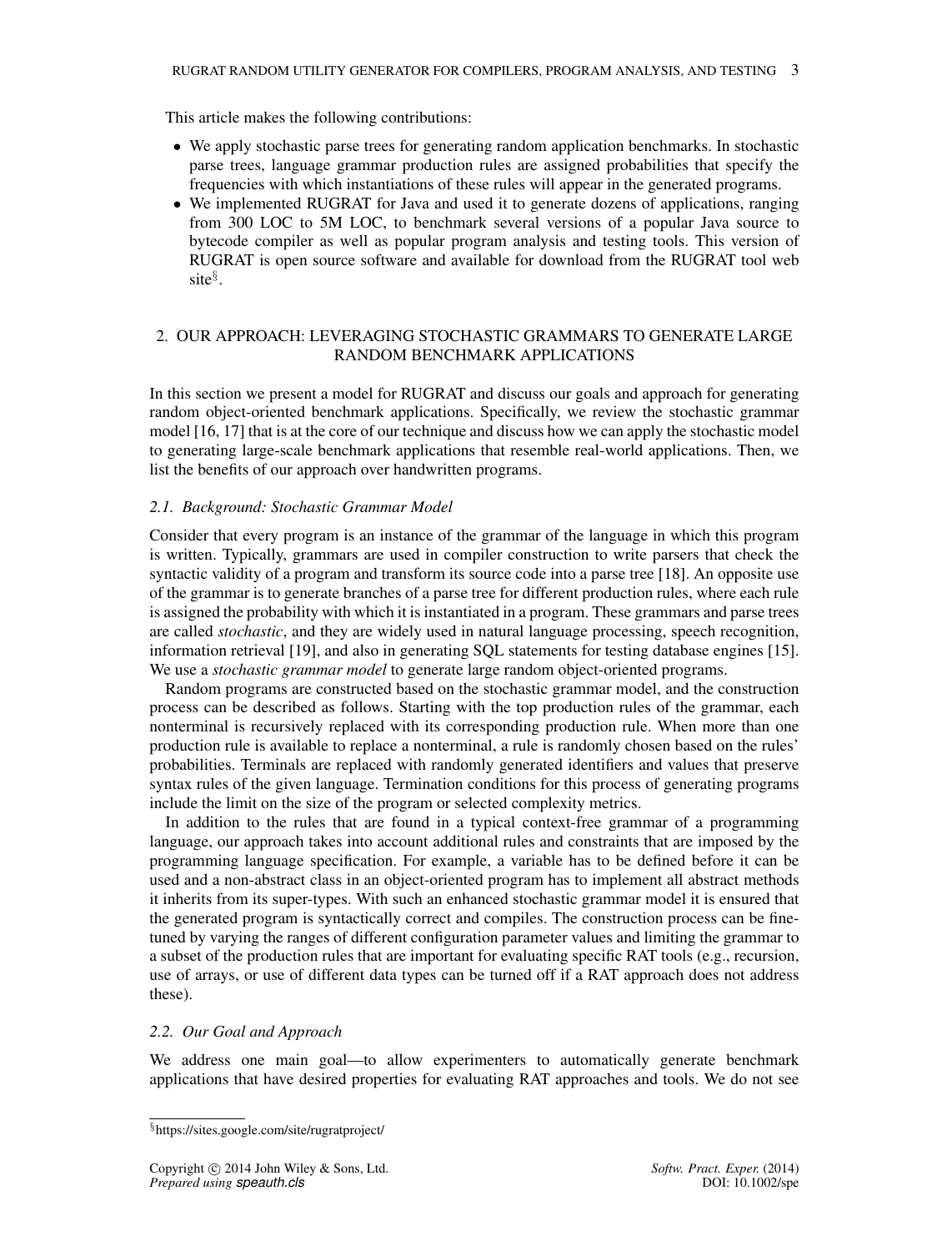RUGRAT as a replacement of real-world applications for evaluating RAT approaches and tools. We rather see RUGRAT as a tool that enables experimenters to quickly generate a large number of nontrivial application benchmarks that have desired properties. The goal of RUGRAT is thus to supplement evaluations of RAT tools using not only real-world application benchmarks but also synthetic ones that are generated on demand using a set of constraints. In a way, we see RUGRAT as a rapid prototyping tool for producing a set of benchmark applications for initial evaluation of RAT approaches and tools.

To achieve our goal, we should address several issues. First, generated programs must have a wide variety of language constructs that are important for evaluating RAT approaches and tools. Sample constructs include recursion, dynamic dispatch, and array manipulations using expressions that compute array indices that test the boundaries of RAT algorithms. Existing program generators often do not take into consideration such language constructs and do not add them to generated programs.

In addition, we adhere to a requirement that generated programs and handwritten programs should trigger similar behaviors in RAT tools. This requirement is motivated by the needs of the potential RUGRAT users. That is, we expect that RAT tool developers and RAT tool users care most about the performance of RAT tools on real-world programs, since processing real-world programs is likely going to be the main use case of these RAT tools.

While stress-testing a RAT tool with unusual programs is also important, we expect RUGRAT users to care most about RAT tool performance on programs that are more mainstream. In this regard we expect RUGRAT users to be similar to RAT tool users. RAT tool users have frequently complained about RAT tools generating input values for the analyzed program that appear exotic and do not represent expected program behavior as well as about warnings on bugs that cannot occur or can only occur in very rare situations [\[20,](#page-25-19) [21,](#page-25-20) [22,](#page-25-21) [23\]](#page-25-22).

As a consequence, we enable experimenters to tune the default parameters of RUGRAT such that generated programs are as similar as possible to what one would consider a normal handwritten program. We implement this issue by varying the probabilities that are assigned to different production rules of the language grammar. RUGRAT users can diverge from our default parameters to produce more exotic kinds of programs. In our evaluation we explore an example use of RUGRAT with non-standard parameters.

### <span id="page-3-0"></span>*2.3. Benefits*

Our approach scales to generating programs that are large, have complex properties, and can trigger similar RAT tool behaviors as handwritten programs (see the comparison results in Section [6\)](#page-13-0). While RUGRAT-generated programs are similar to handwritten programs, our approach provides multiple benefits over benchmarking with handwritten applications.

First, using RUGRAT one can easily generate a large variety of random programs. Such a large set of programs can complement existing suites of handwritten benchmark programs, which are often relatively small sets of programs. For example, the well-known Siemens suite [\[11\]](#page-25-10) consists of a few small programs and could benefit from a large set of complimentary applications that cover a range of program configuration points.

Second, RUGRAT-generated programs have a designated entry point or main function. In contrast, handwritten programs such as libraries typically lack such a clear entry point, which forces many RAT tool developers to write test harnesses for RAT tool evaluation [\[24\]](#page-25-23). Each RUGRATgenerated program has a dedicated main method that can be used to start the program directly and does not require a test harness.

Third, our approach scales down from realistic applications to toy applications that only contain a specified set of language features. This down-scaling is useful during RAT tool development. That is, at an early RAT tool development stage, a RAT tool may only be able to handle a few programming language features. At this point a RAT tool developer may still want to test her RAT tool on large applications. However handwritten applications often use multiple language features and it may be hard to find handwritten applications that only use a given set of language features, especially when looking for a variety of larger applications.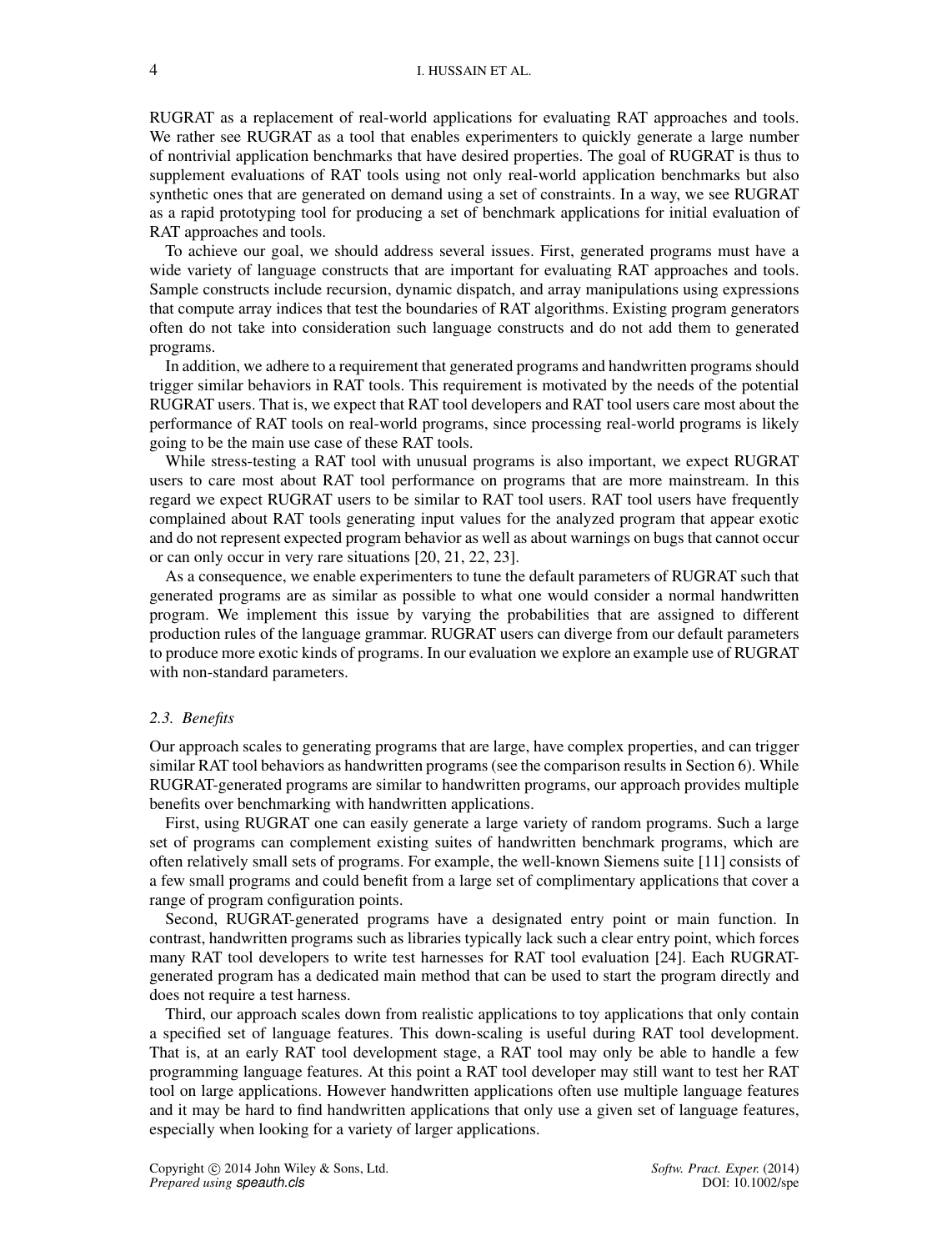A good example is the task of benchmarking compilers of different versions of the compiled programming language. For this task we clearly need benchmark programs that can be compiled by all participating compilers. Since programming languages tend to support programs coded in prior versions of the language, this task limits generated programs to the subset of language features supported by the oldest compiler. However it is not easy to find in open source project repositories many large handwritten applications that only use features of, say, Java 1.2.1. (This may be due to project developers incorporating new Java language features into their Java applications as these features become available in new versions of the Java language.) On the other hand, it is trivial to generate many such applications with RUGRAT, in various sizes and using various subsets of the language.

Fourth, as another special case of down-scaling, RUGRAT is useful for generating programs that have no external dependencies. In contrast, most realistic handwritten applications have external dependencies such as on external libraries. Such external dependencies often complicate RAT tool operation, even for industrial-strength RAT tools. For example, in a recent study on why the industrial-strength Pex dynamic symbolic execution (DSE) tool achieved less than perfect branch coverage, it is discovered that more than a quarter of the missed branches were due to calls to external libraries such as native code [\[25\]](#page-25-24). To analyze such applications, DSE tool developers sometimes have to resort to writing mock versions or models of the external dependencies, which is tedious and laborious [\[26\]](#page-25-25). In contrast, programs generated by RUGRAT do not have external dependencies, so DSE tool developers can easily compare the scalability of their tools on benchmark applications.

Fifth, since RUGRAT-generated applications do not have external dependencies it is very easy to compile, install, execute, and test RUGRAT-generated applications. In contrast, handwritten programs are often difficult to install and execute. For example, before a realistic handwritten application can be tested, external dependencies have to be resolved. For example, additional systems such as databases, servers, and communication infrastructure have to be installed and configured. A survey on evaluating static analysis tools and benchmarks showed that most userreported failures in software repositories are false failures, i.e., failures that will not be fixed as they do not concern the code [\[27\]](#page-25-26). Indeed, the false failures are mostly installation failures, which may be caused by poor documentation and difficult deployment procedures. RUGRAT users avoid this potential pitfall as RUGRAT-generated applications do not require any installation or configuration and can be compiled and executed immediately.

Given the difficulties inherent in using handwritten programs for benchmarking, it is maybe not surprising that existing comparisons of RAT tools have mainly focused on using small to mediumsized subject programs for benchmarking. That is, the empirical comparisons we are aware of are limited to subject sizes of small test cases [\[28,](#page-25-27) [29,](#page-25-28) [30\]](#page-25-29), less than 150k LOC [\[21,](#page-25-20) [23,](#page-25-22) [27\]](#page-25-26), or less than 500k LOC [\[31\]](#page-26-0). With RUGRAT it is easy to generate subject applications that contain several million lines of code (see Section [4.2\)](#page-8-0).

Finally, our approach enables more experiments at lower cost by providing, on demand, many high-quality programs in short time. When evaluating a RAT tool with handwritten programs, the RAT developer needs to explore code repositories with specific requirements if more programs are desired, which can be time-consuming. However, with RUGRAT the developer can generate such programs automatically in a short amount of time (see the RUGRAT resource consumption evaluation in Section [4.2\)](#page-8-0), by specifying such requirements as parameters to RUGRAT.

#### 3. IMPLEMENTATION

We describe the implementation of our RUGRAT approach in Java. Figure [1](#page-5-0) shows an example snapshot of RUGRAT's program generation process. Starting from the root of the abstract syntax tree, RUGRAT keeps instantiating syntax rules. When there are multiple rules available for a nonterminal, we randomly choose one that satisfies the overall program configuration. For example, if we have reached the configured maximum depth of nested conditions in the current method, we skip the *if-else* rule. Similarly, if we have reached the configured total LOC, we choose only terminals.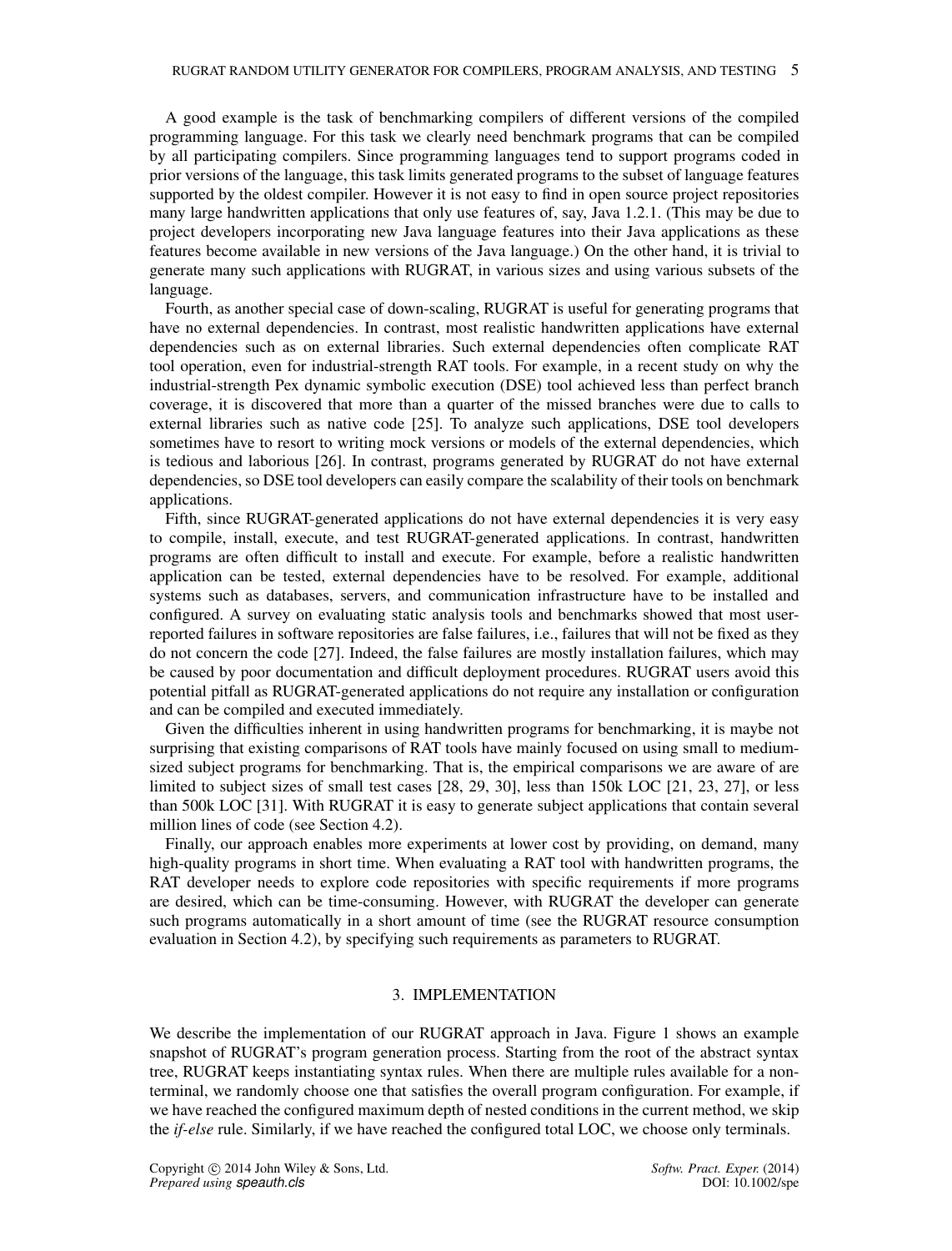<span id="page-5-0"></span>

Figure 1. Left: Example RUGRAT-generated Java subtype hierarchy, rooted at the Java base type Object. Right: Parts of an example abstract syntax tree RUGRAT generated from a stochastic grammar of the Java programming language. RUGRAT picks types (such as class E) from such a subtype hierarchy randomly to create instances and call methods on these instances.

At first glance such a blind random generation process may seem simplistic. However, modern object-oriented languages such as Java, C++, or C# contain many complex features that impose additional well-formedness rules on generated programs. It is therefore more challenging to generate syntactically correct programs, especially if we want the generated programs to use a wide variety of complex language features. Our goal is to let the user choose the size of the generated programs as well as the mix of language features the generated programs should be using. As we want to generate benchmark applications, an important additional constraint is that RUGRAT-generated programs should resemble real-world programs relatively closely. In the following we briefly discuss how we solve these key challenges.

### *3.1. Supporting Complex Language Features*

Many language features cannot be generated correctly by blind random program generation, because they have associated well-formedness rules that any legal program must satisfy. For example, a method can only be called if it and its defining type have a visibility that permits the call from the specific call-site; a final field defined by class Foo must be initialized directly or by each constructor of Foo; and generated non-abstract classes have to provide implementations for all inherited abstract methods. Special care has to be given to avoid generation of loops that may not terminate or nonterminating recursive calls, if desired.

To enforce these restrictions, RUGRAT utilizes internal tables and sets. That is, RUGRAT implements a symbol table to ensure that only variables from correct scopes are used, it maintains type compatibility, and it makes a type cast for every assignment expression. It allows primitive and reference types in method parameters and method bodies. To avoid runtime exceptions such as divide-by-zero, RUGRAT can enforce that only non-zero valued expressions occur in the denominator of a division operation. To avoid infinite loops RUGRAT only uses *for* loops with literals in the loop condition. RUGRAT uses special configuration parameters to enable and control recursion and indirect recursion. It also ensures that all abstract methods of all (transitive) supertypes are implemented and no *non-static* field is referenced in a *static* method.

There are certain limitations in our current RUGRAT implementation. For instance, RUGRAT currently only supports primitive types for fields. Our prototype also does not generate calls to Java library methods. Finally, several advanced language features such as *generics* have not been implemented yet. All of these are subject to future work.

### <span id="page-5-1"></span>*3.2. Configuration Options*

To satisfy different requirements for generated programs, RUGRAT is highly configurable. Some of the important parameters include number of classes, number of methods per class, number of interfaces, number of methods per interface, maximum depth of the inheritance hierarchy, number of class fields, number of parameters per method, and recursion depth (if recursion is enabled). Most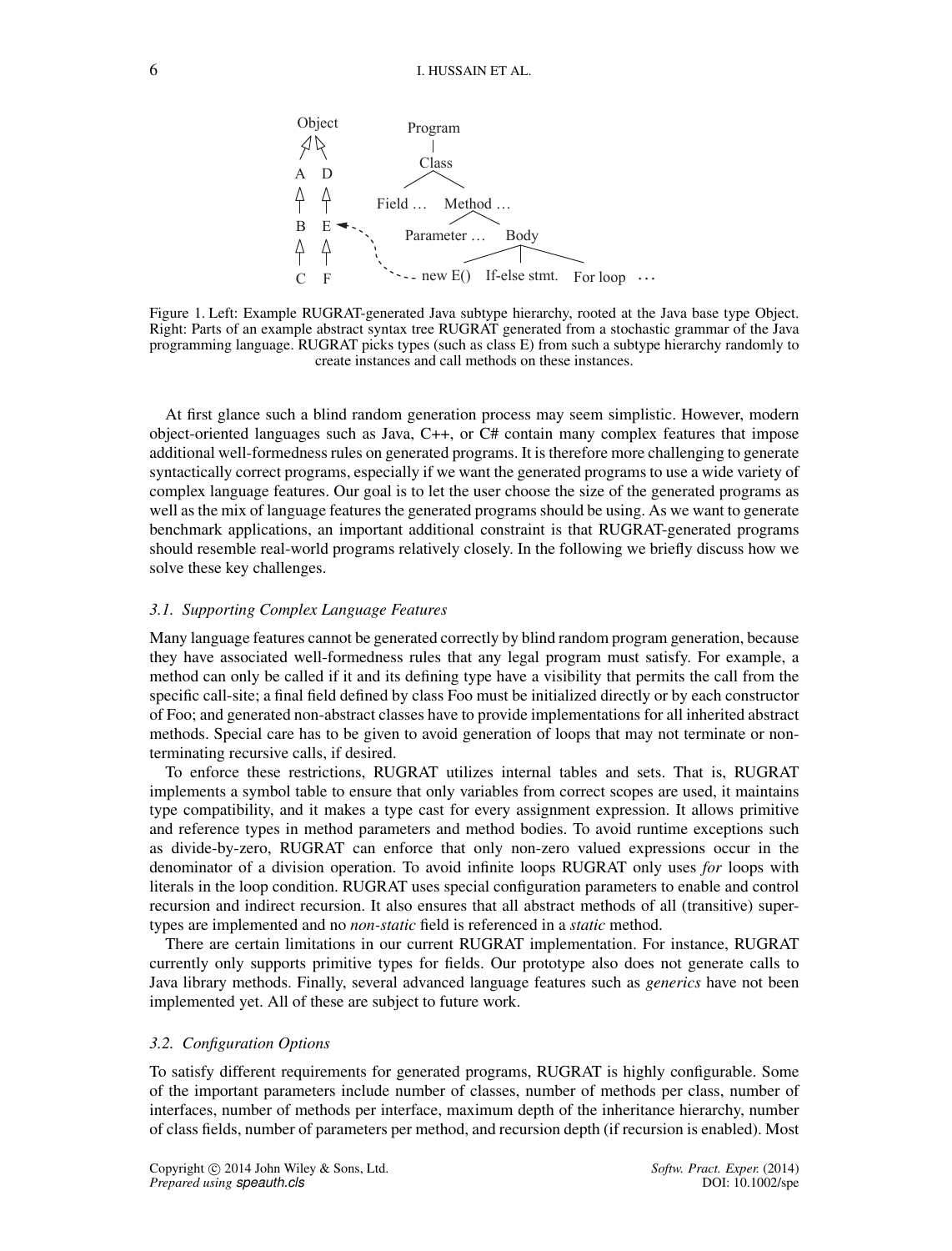of the parameters have a lower and an upper limit. Moreover, many parameters are inter-dependent (e.g., there should be enough classes to populate an inheritance tree of a desired depth). Once these limits are defined, RUGRAT randomly chooses values from each range.

For each of these configuration parameters, we define a default range that seems reasonable based on empirical data [\[32,](#page-26-1) [33,](#page-26-2) [34\]](#page-26-3). For example, to determine the number of classes, we follow Zhang et al.'s observation that LOC is roughly 114 times the number of classes in a program [\[33\]](#page-26-2) and set  $classes = LOC/114$ . To define the number of interfaces, we follow the observation of Collberg et al. [\[34\]](#page-26-3), that each package in a program has roughly 12 classes and there is one interface per package. Hence we set  $interfaces = LOC/(114 * 12) = LOC/1,368$ . Grechanik et al. [\[32\]](#page-26-1) found that the average value for the 'maximum number of methods per interface' is 3.4, and thus we took ten times the average value and set the upper limit of the range to 34. Collberg et al. [\[34\]](#page-26-3) found that 96% of the programs have less than 20 class fields, and 99% of the programs have less than 60 methods per class. We conformed to these observations and used these values as the upper bound for respective parameters. We used similar heuristics for other parameters, such as number of parameters per method and maximum inheritance depth. The RUGRAT tool website has a complete list of the configuration parameters and their default values.

#### *3.3. Choice of RUGRAT Target Language: Java Source Code*

The Java language is different from many earlier languages such as C and C++ in that Java has an explicit well-defined intermediate language, the Java bytecode language. While every legal Java source code program can (by definition) be compiled to a Java bytecode program, there are many legal Java bytecode programs that do not have a direct correspondence in Java source code. When generating random Java programs, there is thus a trade-off between generating Java source code and generating Java bytecode programs.

While other program generators for Java have targeted the Java bytecode language [\[35,](#page-26-4) [36\]](#page-26-5), RUGRAT generates programs as Java source code, for the following reasons. First, when generating Java source code it is easier from an engineering perspective to write a generator that only generates legal Java programs. Since we already have a stochastic grammar, by construction every generated program satisfies the grammar. However, when basing the generator on the Java bytecode language, we would need additional functionality to ensure that each generated bytecode program is also a legal Java program.

Second, generating Java source code makes it easier to benchmark RAT tools that operate on Java source code. While many Java RAT tools take as input Java bytecode programs, there are also RAT tools that work on source code, such as style checkers, bug pattern detectors, and source to bytecode compilers. Concrete example tools for Java are Checkstyle, PMD, and various compilers. On the other hand, benchmarking such tools on generated bytecode programs seems cumbersome as such generated bytecode programs would first have to be translated back to source form, for example, via a bytecode disassembler.

Finally, we expect that to a lot of Java developers generated applications in Java source code format will be more attractive and useful than generated Java bytecode programs. The key reason is that many Java developers are more familiar with the Java source language, as many developers do not normally interact with the Java bytecode language. We expect that this higher level of familiarity will be important when developers attempt to investigate the cause of a given benchmark result, attempt to change generated applications, and use generated code for testing and debugging.

# 4. OVERVIEW OF EXPERIMENTS WITH RUGRAT-GENERATED APPLICATIONS AS RAT TOOL BENCHMARKS

In this section and the following two sections we describe our experience with our RUGRAT prototype implementation for Java. That is, we conducted several experiments to explore the usefulness of RUGRAT for the evaluation and benchmarking of Java RAT tools.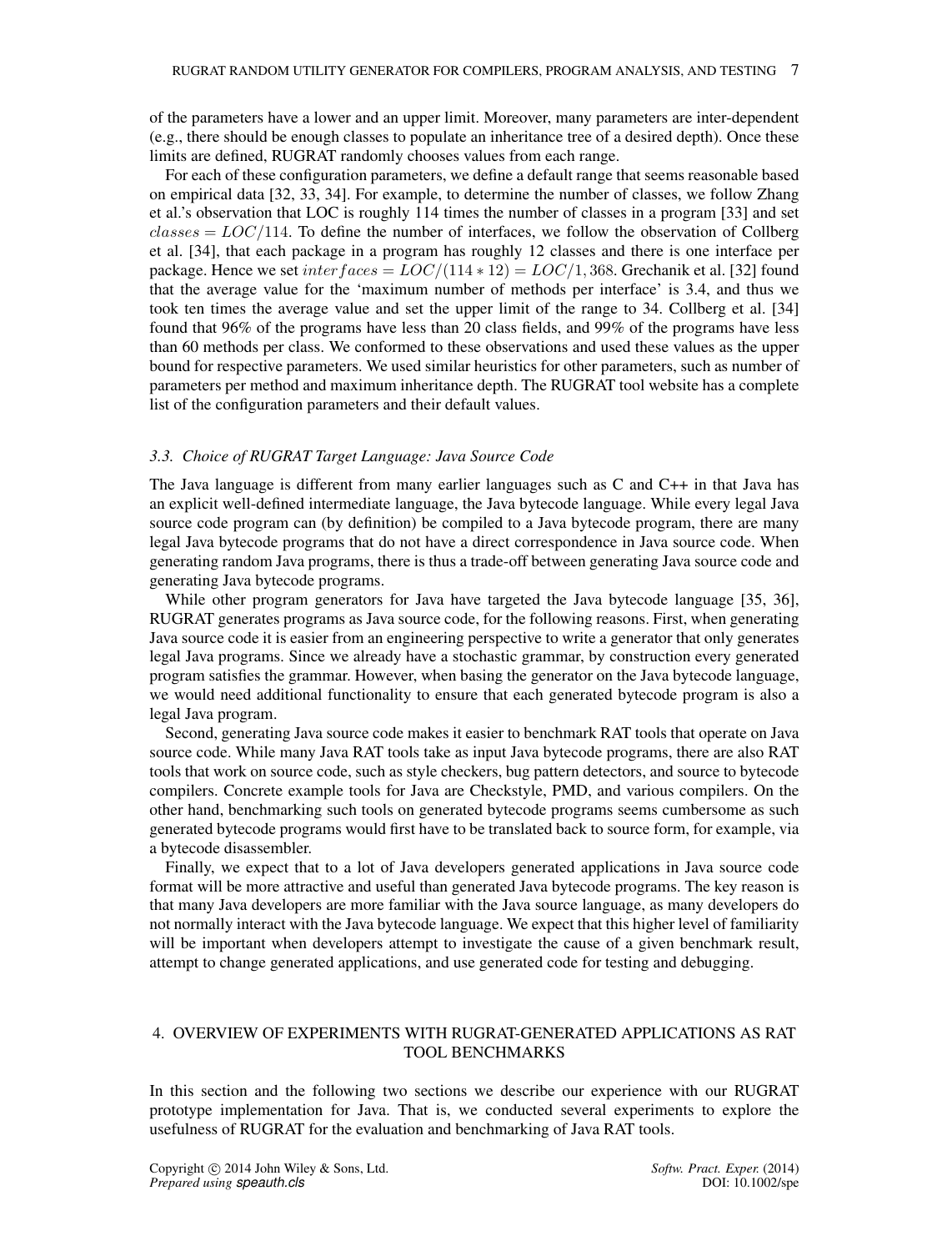At a high level, a prospective Java RAT tool user is interested in comparing and benchmarking RAT tools and may be asking several questions. For example, how do Java RAT tools behave when running on applications of different sizes? This question is especially relevant if experiments published to date do not cover the kind of input application sizes that are relevant for the prospective RAT tool user [\[21,](#page-25-20) [23,](#page-25-22) [28,](#page-25-27) [27,](#page-25-26) [37,](#page-26-6) [29,](#page-25-28) [30,](#page-25-29) [31\]](#page-26-0).

Specifically, before acquiring a particular Java RAT tool, a prospective RAT tool user may be wondering if a given Java RAT tool will break down for large input applications, while a competitor RAT tool may scale to such applications. A secondary question is how for different input application size categories the time and memory requirements of various RAT tools compare against each other.

Before using a new tool such as RUGRAT, a potential user may want to know how expensive RUGRAT is in terms of computational resources. Part of the appeal of RUGRAT is that RUGRAT can save the user time, as installing handwritten programs can be very time intensive. Then a natural question is how much time it takes RUGRAT to generate programs.

When using a random benchmark program generator such as RUGRAT to explore such questions, it is important to determine if the RUGRAT-generated applications and handwritten applications trigger similar behaviors in RAT tools. To answer this question we compare RAT tool behavior on RUGRAT-generated programs with a baseline of handwritten programs.

Another interesting question is whether RUGRAT-generated applications provide benefits that handwritten applications do not provide. Section [2.3](#page-3-0) lists such benefits and Section [5.2](#page-9-0) describes a concrete case in which RUGRAT can generate benchmark programs when handwritten programs may not be easily available.

We thus explore the following concrete research questions.

- RQ1. How many computational resources (i.e., execution time, main memory and disk space) does the RUGRAT random benchmark program generator require?
- RQ2. Can RUGRAT-generated applications be used for focused benchmarking of existing Java RAT tools—i.e., compilers and static and dynamic program analysis tools?
	- RQ2a. Can RUGRAT-generated applications be used for benchmarking the execution time and memory requirements of existing Java source to bytecode compilers?
	- RQ2b. Can RUGRAT-generated applications be used for benchmarking the execution time and amount of output of existing static and dynamic Java program analysis tools?
- RQ3. Can RUGRAT-generated applications find defects in program analysis tools?

Besides the difference between compilers and RAT tools, the two benchmarking research questions RQ2a and RQ2b differ in another aspect. The reason for this difference is that it is hard to establish a good baseline of large handwritten programs that can be compiled with many versions of a standard Java source to bytecode compiler (see Section [5.2\)](#page-9-0). Such a baseline is much easier to establish for current RAT tools (RQ2b), as these RAT tools work on recent versions of the Java language and therefore support many modern language features (see Section [6.2\)](#page-15-0).

Recall that the goal of RUGRAT is not to supplant all other ways of RAT tool benchmarking (Section [2.2\)](#page-2-1). Instead, RUGRAT aims at enabling a focused benchmarking of specific RAT tool features. A complete benchmarking of existing Java RAT tools is therefore outside the scope of this article. A complete benchmarking would also address important issues such as RAT tool installation and maintenance requirements, the precision and recall of the RAT tool outputs, and ease of use. We leave such issues for future work. Instead, in the following we focus on selected features of RAT tools that are easy to measure, such as the quantity of RAT tool outputs as well as RAT tool memory consumption and execution time.

### *4.1. Experimental Setup*

We used RUGRAT to generate applications of various sizes, ranging from some 10k LOC to 5M LOC. Specifically, we picked 7 target application sizes given in non-comment, non-blank lines of code (LOC), i.e., 10k, 50k, 100k, 500k, 1M, 2.5M, and 5M and generated several applications for each target LOC size. (Due to implementation limitations the actual LOC of an AUT may deviate from the target value.)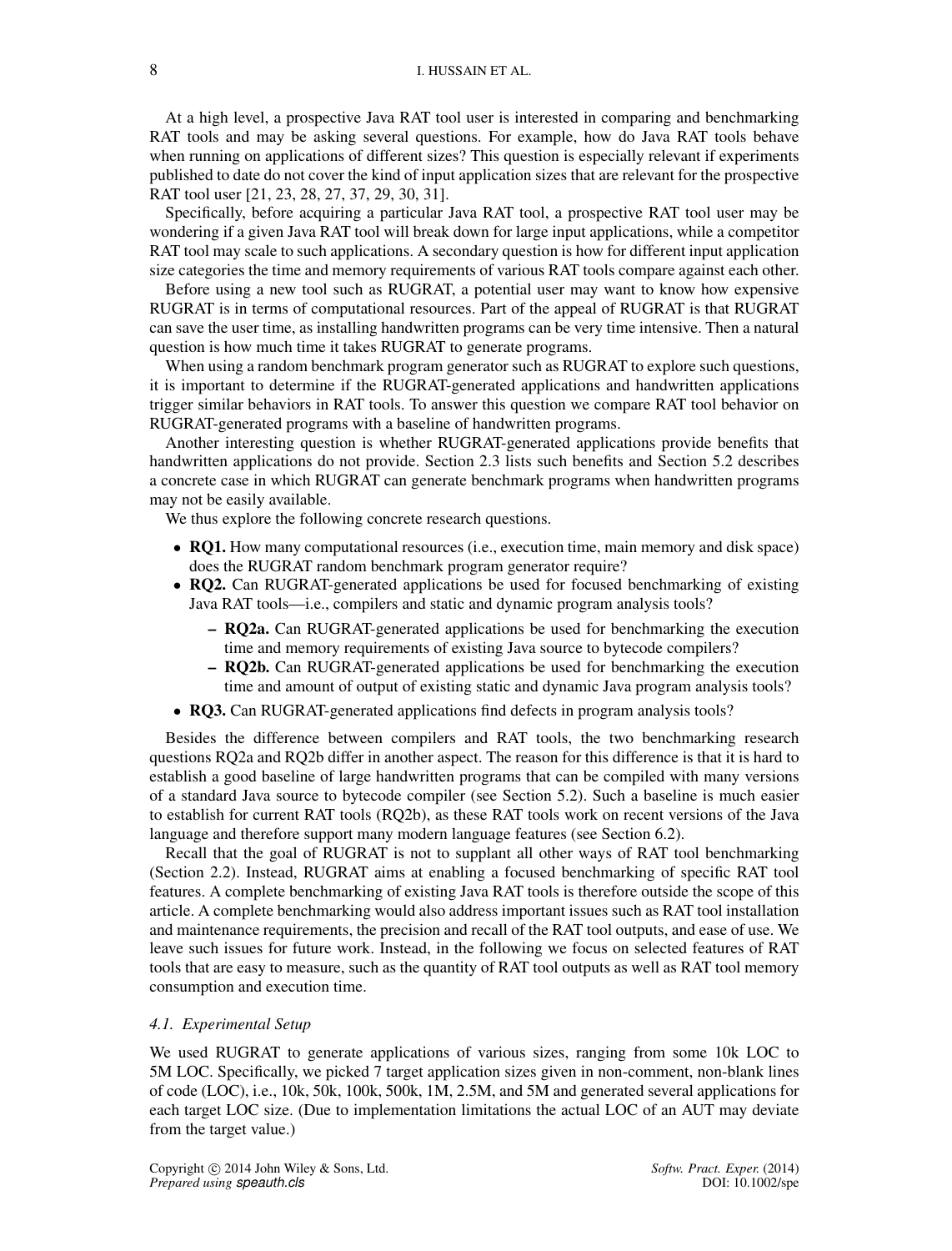| Resource   |             | 10k            | 50 <sub>k</sub>             | 100k           | 500k     | 1 <sub>M</sub> | 2.5M   | 5M    |
|------------|-------------|----------------|-----------------------------|----------------|----------|----------------|--------|-------|
|            | Avg.        | 7              | 26                          | 73             | 440      | 794            | 5.934  | 3,259 |
| Time $[s]$ | <b>Best</b> | $\overline{c}$ | 6                           | 19             | 113      | 113            | 383    | 227   |
|            | Worst       | 12             | 49                          | 230            | 798      | 1.867          | 20,696 | 6,256 |
|            | Avg.        | 20             | 48                          | 105            | 415      | 575            | 847    | 1,327 |
| Mem [MB]   | <b>Best</b> | 16             | 23                          | 42             | 174      | 286            | 361    | 866   |
|            | Worst       | 25             | 81                          | 341            | 826      | 997            | 1,060  | 1,498 |
|            | Avg.        |                | 5                           | 12             | 55       | 72             | 173    | 262   |
| Disk [MB]  | <b>Best</b> | $\lt.4$        | $\mathcal{D}_{\mathcal{L}}$ | $\overline{4}$ | 23       | 40             | 110    | 137   |
|            | Worst       | $\overline{c}$ | 12                          | 47             | 109      | 130            | 315    | 315   |
| Abort      |             | 0              | 0                           | $\theta$       | $\theta$ | $\theta$       |        | 5     |

<span id="page-8-1"></span>Table I. RUGRAT execution time, main memory, and disk space consumption when generating programs of various sizes on a standard desktop computer. Later experiments in Section [6](#page-13-0) were performed on a more powerful machine. Program sizes (10k, 50k, etc.) are given in LOC. All aborts are due to RUGRAT running out of main memory.

In the context of benchmarking RAT tools, we refer to RUGRAT-generated applications and handwritten applications used as benchmarks as *applications under test* or just AUTs. For these experiments we generated only single-threaded applications. Extending RUGRAT to generate multithreaded applications is a subject of future work.

To capture RUGRAT's behavior on a standard desktop computer, we performed most experiments on a 32-bit Windows 7 OS running on a 2.5GHz AMD dual core processor with 4GB RAM. This machine is a few years old, but it is well suited to explore the scalability limitations of the current RUGRAT implementation. With these limitations established we switched to a more powerful machine for subsequent experiments that benchmark existing RAT tools on RUGRAT-generated applications. The latter machine has more computation power with 32GB RAM and is running a 64-bit Windows XP OS on a 2.33GHz Xeon processor (see Section [6\)](#page-13-0).

# <span id="page-8-0"></span>*4.2. RQ1: RUGRAT Resource Consumption: The Current RUGRAT Tool Implementation Can Be Used On A Standard Desktop Computer*

Table [I](#page-8-1) summarizes the resource consumption of our RUGRAT prototype. For each column or LOC category (10k, 50k, etc.), we used RUGRAT and its default parameter ranges to generate 10 random programs. For 2.5M LOC we generated 9 programs, as one attempt aborted with an out of memory exception. Similarly, for 5M LOC five attempts were aborted with out of memory exceptions. This data indicates that the current RUGRAT implementation scales to about 2.5M LOC on a standard desktop computer (a 2.5 GHz machine with 4 GB RAM).

For each column or group of 10 RUGRAT executions, the table shows the average, best, and worst consumption of time, main memory[¶](#page-8-2), and disk space of that group. Lower numbers are better as they indicate lower resource consumption. Disk space consumption is the space that is required to store a generated application.

In our experiments the size of the generated applications grew about linearly with the target LOC size. The data further suggests that the average RUGRAT execution time currently does not scale linearly with respect to LOC. In general, the RUGRAT tool implementation is currently not optimized for either speed or (main) memory consumption and we expect that these aspects can be improved with more engineering work.

<span id="page-8-2"></span><sup>¶</sup>We used the Windows 7 default performance monitor PerfMon to log memory usage.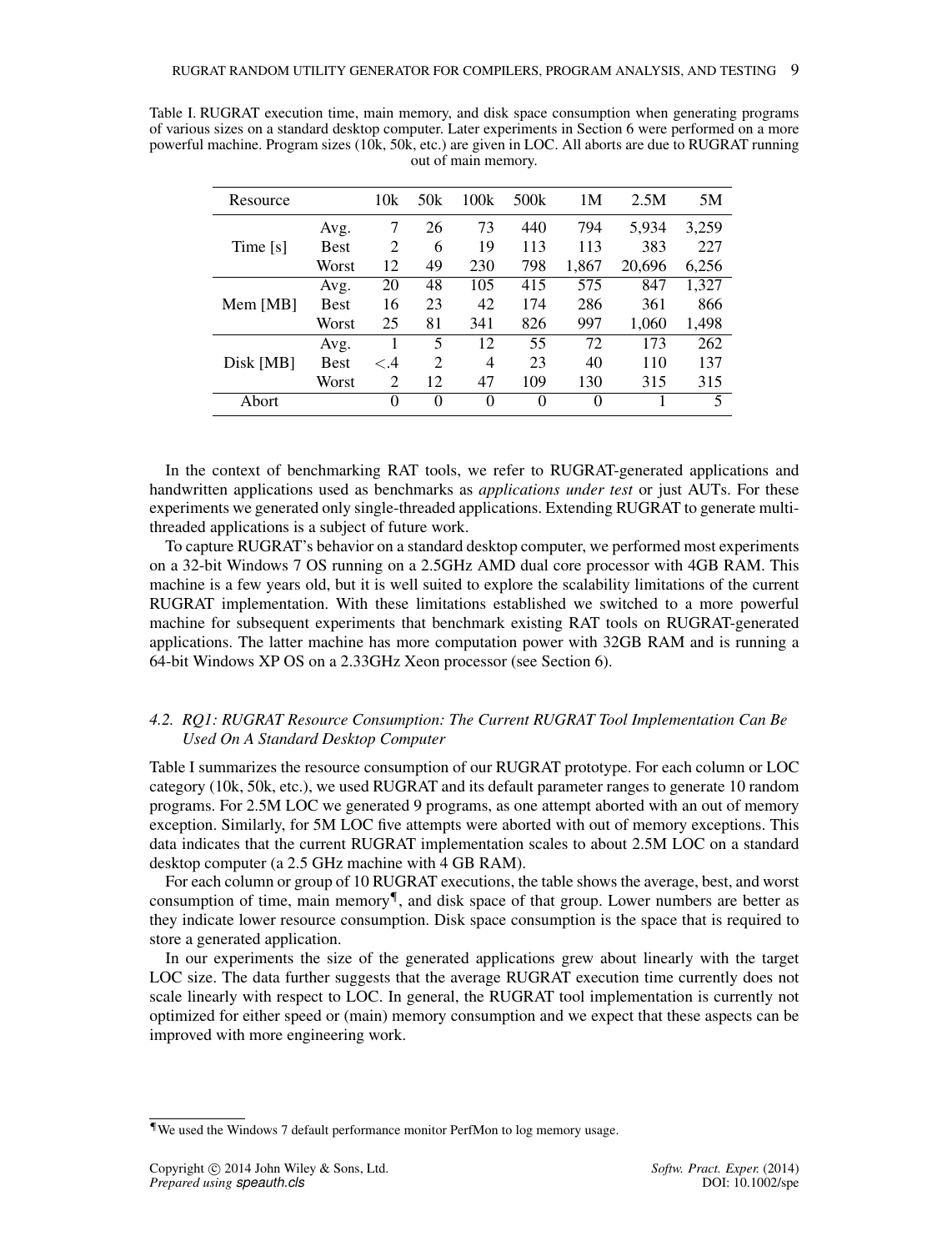### 5. EXPERIENCE WITH RUGRAT-GENERATED APPLICATIONS AS BENCHMARKS FOR JAVA SOURCE TO BYTECODE COMPILERS

In this section we describe our experience with compiling both handwritten and RUGRAT-generated programs with several versions of the standard JDK Java source to bytecode compiler (RQ2a).

#### <span id="page-9-2"></span>*5.1. Experimental Setup*

We obtained 8 versions of the Java development [k](#page-9-1)it (JDK) from the Oracle Java Archive<sup>||</sup>, i.e., versions 1.2.1, 1.2.2, 1.3.0, 1.3.1, 1.4.0, 1.5.0, 1.6.0, and 1.7.0. Each downloaded development kit contains a default Java source to bytecode compiler. These 8 compilers are listed in Tables [II](#page-10-0) and [III](#page-12-0) by their JDK version jY.Z, i.e., as j2.1, j2.2, etc., omitting the common top-level version 1 identifier.

Since some of the older Java development kits were only available in 32-bit versions, we conducted all experiments on our standard desktop computer, a 32-bit Windows 7 OS running on a 2.5GHz AMD dual core processor with 4GB RAM. As on this machine our current RUGRAT random benchmark program generation prototype does not scale to generating 5M LOC programs (Section [4.2\)](#page-8-0) we used a more powerful machine to run RUGRAT and supply us with a total of 70 subject programs, 10 in each LOC size category.

For the experiments we configured each compiler to use the maximum amount of memory (heap space) that was possible on our machine for that particular compiler. As a side note, the compiler options for setting this maximum amount of memory changed between compiler versions and the corresponding maximum amount that could be set on the machine also fluctuated between compiler versions, i.e., between 1.15 GB (for j3.0) and 2 GB (for j2.1 and j2.2). The remaining compilers accepted a maximum of either 1.6 GB (for j4.0) or 1.5 GB (j5.0, j6.0 and j7.0).

For creating a baseline of compiling handwritten programs, we are guided by the following four goals. (1) First, we want to keep our experiments as reproducible as possible. We therefore use programs from a major open-source program repository. (2) Second, since one of the goals of RUGRAT is to generate programs of a wide variety of program sizes (i.e., ranging from a few thousand to a few million LOC), the baseline would ideally use a similar variety of program sizes. (3) Third, we want to minimize selection bias and therefore use random sampling where possible. If random sampling does not cover an important criterion, we add other selection strategies. (4) Finally, we have to keep the experiments feasible and therefore limit the number of programs in our experiments.

To create a baseline of compiling handwritten programs, we used the third-party SF100 and SF110 random samples of all Java projects on SourceForge [\[38\]](#page-26-7). SourceForge is a large open-source program repository. SF100 was created by randomly sampling 100 projects from the 48,109 projects on SourceForge tagged as "Java". For each selected project the latest version was checked out of the repository. SF110 contains SF100 plus the latest versions of the 10 most popular Java programs on SourceForge.

To compare RUGRAT-generated programs with handwritten programs, we treated all non-JDK libraries required by a handwritten program as a part of the program. This allows a fair comparison as RUGRAT-generated programs contain all required code and do not depend on external libraries. As a result, the LOC counts we reported for handwritten programs may differ substantially from the literature, which typically does not include required libraries in LOC counts.

### <span id="page-9-0"></span>*5.2. Baseline: Comparing Java Source to Bytecode Compilers on Handwritten Applications*

To compare different compiler versions, we need subject programs that all compilers can compile. This fixes the set of allowed language features to the intersection of the features supported by all compilers. A baseline for research question RQ2a thus requires handwritten Java programs that can be compiled with all compilers listed in the experimental setup of Section [5.1.](#page-9-2)

<span id="page-9-1"></span><sup>k</sup>http://www.oracle.com/technetwork/java/archive-139210.html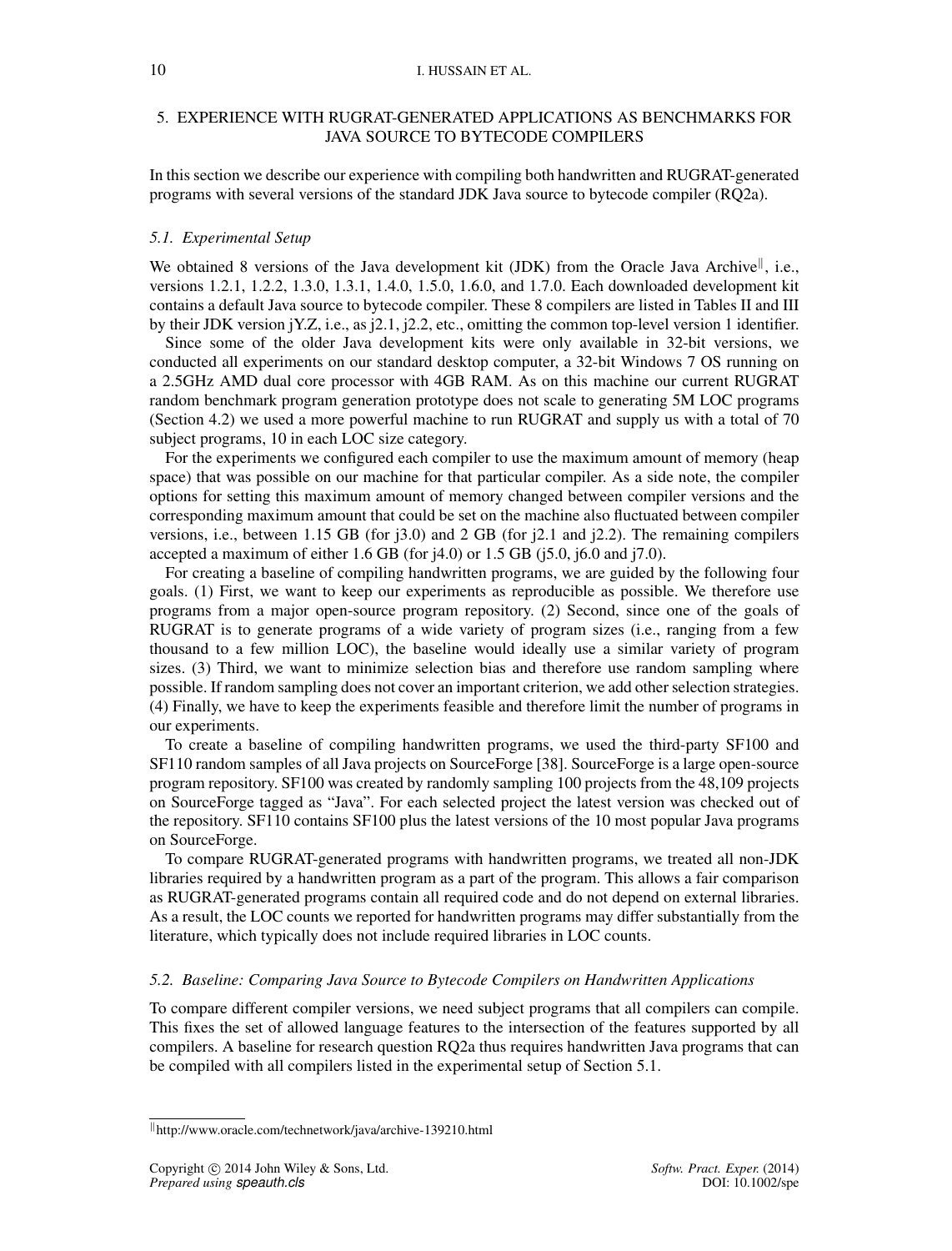<span id="page-10-0"></span>

| Table II. Failed ( $\times$ ) and successful ( $\checkmark$ ) compilation of three groups of handwritten programs with standard |
|---------------------------------------------------------------------------------------------------------------------------------|
| JDK Java source to bytecode compilers: A random sample of all SourceForge projects (top), a random                              |
| sample of the 10 most popular SourceForge projects (middle), and early releases of major open-source                            |
| projects (bottom). Some programs did not contain all libraries required for compilation (-).                                    |

| Subject                   | LOC    | j2.2     | j3.0     | $j4.\overline{0}$ | j5.0     | j6.0     | j7.0     |
|---------------------------|--------|----------|----------|-------------------|----------|----------|----------|
| templatedetails           | 282    | $\times$ | $\times$ | $\times$          | ✓        |          |          |
| omjstate                  | 387    | $\times$ | $\times$ | $\times$          | $\times$ |          |          |
| imsmart                   | 1,060  | $\times$ | $\times$ | $\times$          | $\times$ |          |          |
| bpmail                    | 1,354  | $\times$ | ✓        | ✓                 | ✓        |          |          |
| saxpath                   | 1,919  | ✓        | ✓        |                   | ✓        |          |          |
| jni-inchi                 | 2,108  | $\times$ | $\times$ | X                 | √        |          |          |
| a4j                       | 2,787  | $\times$ | ✓        | ✓                 | ✓        |          |          |
| dsachat                   | 2,993  | $\times$ | $\times$ | $\times$          | ✓        |          |          |
| javaviewcontrol           | 3,844  | $\times$ | $\times$ | $\times$          | ✓        |          |          |
| beanbin                   | 4,332  | $\times$ | $\times$ | $\times$          | ✓        |          |          |
| water-simulator           | 5,433  | $\times$ | $\times$ | $\times$          | ✓        |          |          |
| javabullboard             | 7,520  | $\times$ | ✓        | ✓                 | ✓        |          |          |
| schemaspy                 | 8,038  | $\times$ | $\times$ | $\times$          | ✓        |          |          |
| gangup                    | 8,607  | $\times$ | $\times$ | $\times$          | ✓        |          |          |
| jdbacl                    | 14,520 | $\times$ | $\times$ | $\times$          | $\times$ | ✓        |          |
| netweaver                 | 19,316 | $\times$ | $\times$ | $\times$          |          |          |          |
| firebird                  | 43,159 | $\times$ | $\times$ | $\times$          | $\times$ |          |          |
| sweethome3d               | 50,837 | $\times$ | $\times$ | $\times$          | ✓        | ✓        |          |
| JMeter $1.\overline{0.2}$ | 765    | ✓        |          | ✓                 | ✓        |          |          |
| Ant 1.1                   | 5,749  |          |          | $\times$          | $\times$ | $\times$ | $\times$ |
| Log4j 1.0.4               | 7,175  |          |          | $\times$          | $\times$ | $\times$ | $\times$ |
| Tomcat 3.0                | 17,120 |          |          |                   | ×        | $\times$ | $\times$ |

To obtain handwritten programs for such a baseline, we explored the following three avenues. (1) First, we took a random sample of all Java projects from a large open-source project repository. That is, we took a random sample of the SF100 random SourceForge sample. However, a large open-source repository such as SourceForge may contain many low-quality toy projects that are not representative of industry-grade programs. (2) To address this issue, we also examined a random sample of the most popular Java projects on SourceForge. That is, we used a random sample of the 10 most popular Java SourceForge projects included in SF110. The first two avenues only capture the latest (current) version of open-source projects. One may suspect that these latest versions use recent Java language features such as parametric polymorphism (generics) and therefore cannot be compiled by the older compilers listed in Section [5.1.](#page-9-2) To address this issue we also looked for programs that have been developed before these newer language features became available. (3) Third, we therefore examined the oldest still-available releases of several well-known early major open-source Java projects, i.e., Ant, JMeter, Log4J, and Tomcat.

Table [II](#page-10-0) summarizes the results. In summary, we were not able to locate a good set of handwritten programs that would allow us to benchmark the compilers listed in Section [5.1.](#page-9-2) From our subjects only two programs (saxpath and JMeter) worked on all compilers. Three programs worked on j3.0 and later (a4j, bpmail, and javabullboard). The remaining programs required j5.0 or later, or they did not compile at all.

This result may be explained by Java programmers using modern language features in their code. Such new features typically cannot be compiled by older compilers. However, there are three programs that did not work with new compilers either (Ant, Tomcat, and Log4J). These programs use identifiers that in later Java versions became keywords, i.e., *enum* and *assert*. These programs also do not include in their distribution all libraries that are required to compile the program.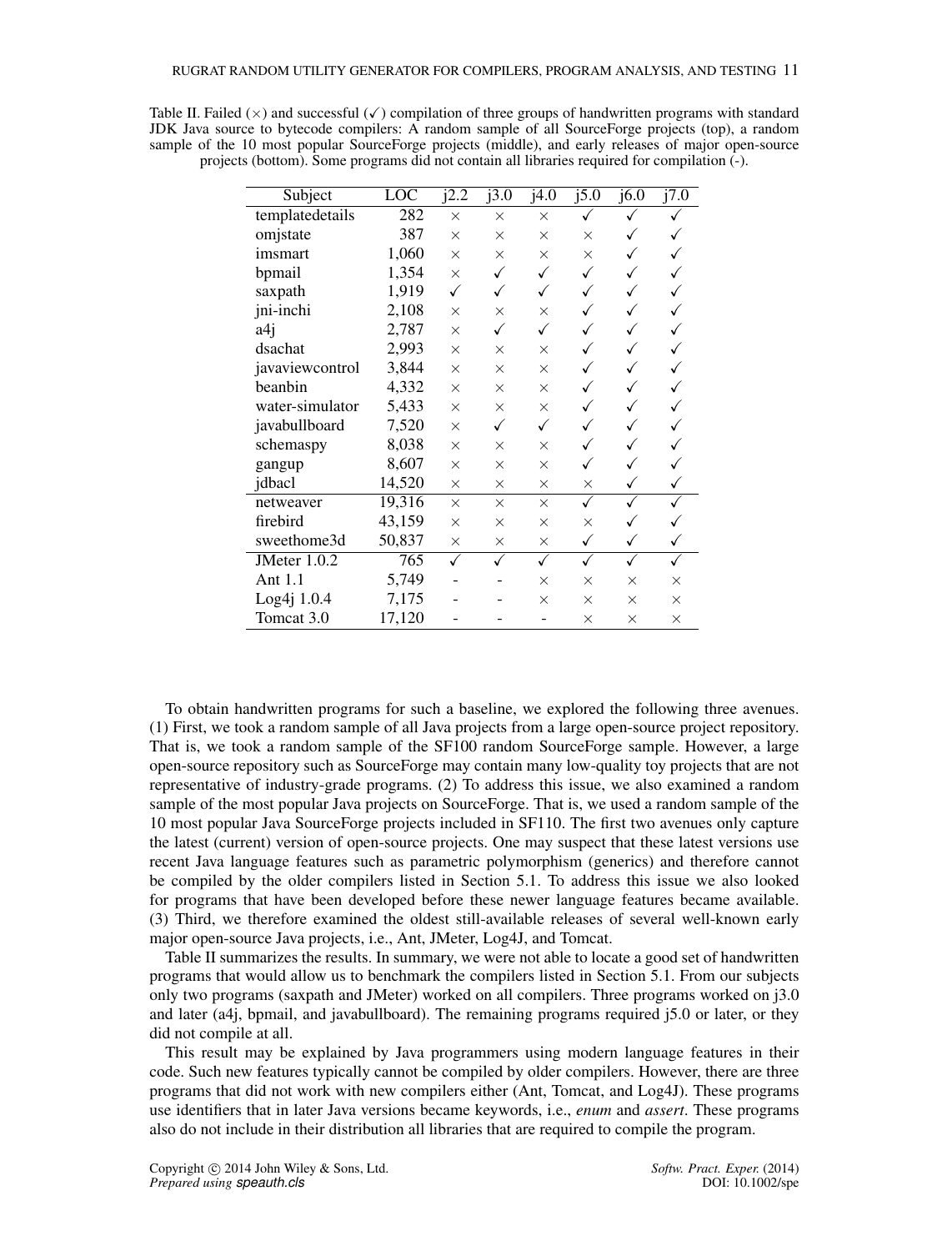The two handwritten programs that compile with all compilers (saxpath and JMeter) are very small, with under 2k LOC each. In the RUGRAT experiments of Section [5.3,](#page-11-0) benchmark programs range from some 10k LOC to some 5M LOC. So within the scope of this article we could not establish a good baseline of handwritten programs. On a side note, none of these two programs (saxpath and JMeter) compiled with a Java 1.1 compiler.

With various amounts of effort, better-suited handwritten programs may be found and noncompiling programs may be salvaged. For example, identifiers named *enum* or *assert* could be systematically renamed. The required old versions of missing libraries may be located somewhere on the Web. Program source code could be rewritten to reduce its reliance on modern language features and libraries. In the extreme, benchmark applications could be manually implemented from scratch. We consider the need for such costs a motivation for an automated program generator such as RUGRAT. To compare RUGRAT-generated programs with a baseline, Section [6](#page-13-0) compares RAT tools by how they behave on RUGRAT-generated and handwritten programs.

### <span id="page-11-0"></span>*5.3. RQ2a: Comparing Java Source to Bytecode Compilers on RUGRAT-Generated Programs*

Table [III](#page-12-0) shows the absolute execution time and main memory consumption of the subject compilers when compiling our 70 RUGRAT-generated subject programs. For both execution time and memory consumption the table shows average  $(\ominus)$ , maximum  $(\top)$ , and minimum  $(\bot)$  measurements. Lower values are better, as they indicate lower resource consumption.

Figure [2](#page-13-1) plots these values to show the trends in these data. Each plot in Figure [2](#page-13-1) shows the compiler execution time and memory consumption for all compilers on the 10 subject programs of an AUT size category. The plot uses box and whiskers to show minimum, lower quartile, median, upper quartile, and maximum values.

From the results we can make several observations. First, maybe expected, the newer the compiler the more likely it can compile more of the generated applications, including the very large ones. Each case in which a compiler failed to compile a subject is noted in Table [III](#page-12-0) as "did not compile" (dnc). In our experiments each dnc case was caused by the compiler running out of available (heap) memory. In other words, the older the compiler, the more likely it ran out of memory when attempting to compile some of the largest applications in our sample.

Specifically, the newest compilers, j5.0, j6.0, and j7.0, could compile the most applications and, on the sample size of 70 generated applications, failed to compile only 13 applications. The next older compiler, j4.0, failed to compile 14 applications; the next older compiler, j3.1, failed to compile 15; j3.0 failed to compile 22; j2.2 failed to compile 32; and j2.1 failed to compile 34. Table [III](#page-12-0) shows that the applications that could not be compiled are mostly in the 2.5M and 5M LOC categories.

While for this experiment we ran RUGRAT with its default parameters, the results of the experiment, somewhat surprisingly, resemble the results of stress-testing. That is, although all generated programs use common combinations of language features, the tested compilers could not compile all programs. This effect increased with the size of the generated programs and was most pronounced for the largest generated programs, i.e., in the 5M LOC category.

Second, on the subjects up to and including 2.5M LOC that each compiler could compile, the newer compilers had the highest average memory consumption. Specifically, j7.0, had the highest average memory consumption, followed closely by the next older compiler, j6.0. On individual subjects the older compilers j4.0 and j3.1 had higher memory consumption than their newer peers, but on average these older compilers consumed less memory.

Third, j2.2 was the slowest compiler with the highest average compile time for most AUT size categories. The exceptions are the smallest and possibly the largest AUTs, since for the largest AUTs (2.5M) this compiler did not compile a single subject. A close second slowest was the predecessor compiler j2.1, with the same caveats for the smallest and largest AUT sizes.

Finally and maybe somewhat surprising, for the small and medium sized AUTs of up to 100k LOC, the fastest compiler was j3.0. For these AUT size categories, the average compile speed of j3.0 was between 50 and 60% of the newer j7.0 baseline compiler. This trend continues to larger AUTs of up to 1M LOC if we only consider the applications the respective compilers could compile.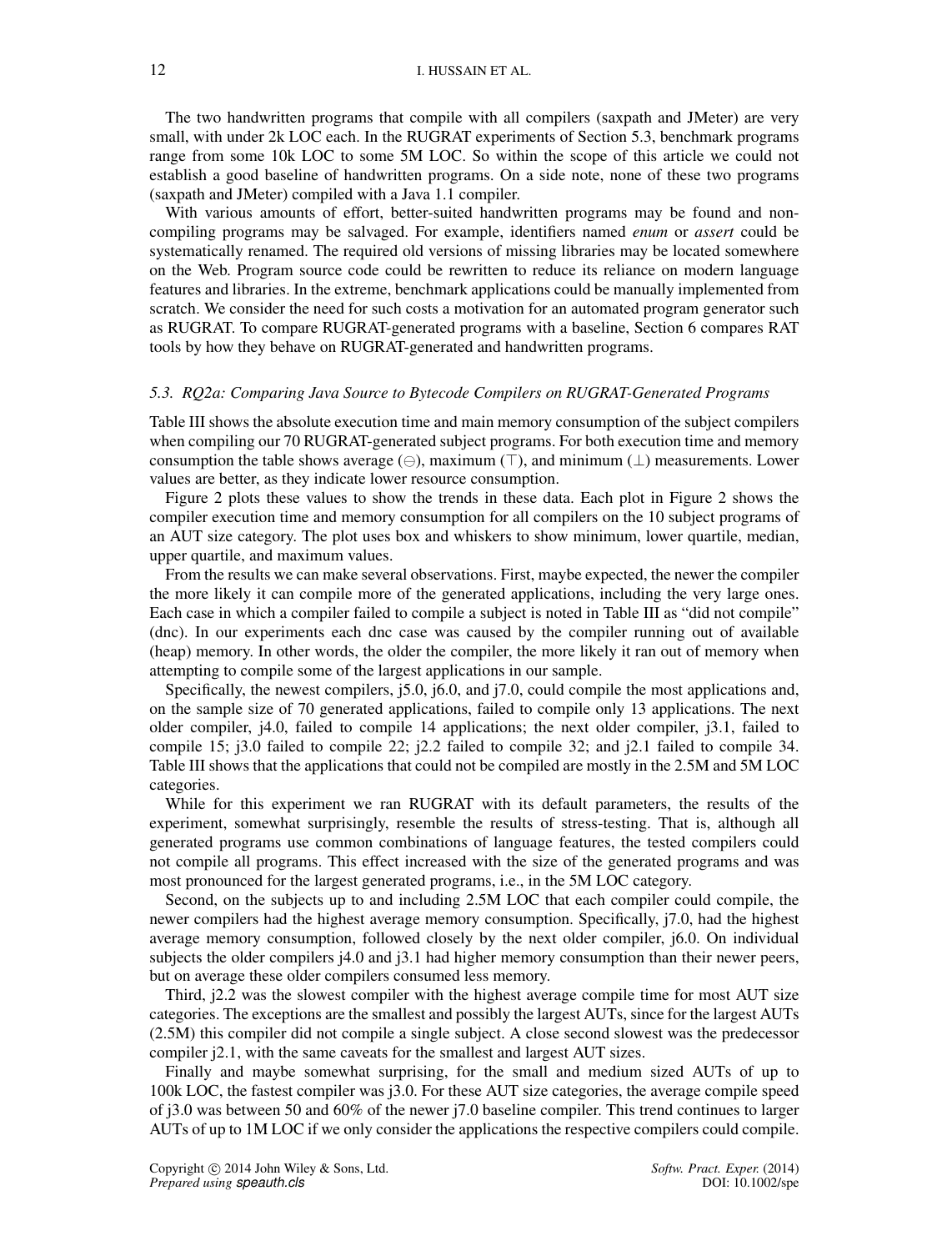<span id="page-12-0"></span>

| Table III. Average ( $\ominus$ ), maximum (T), and minimum ( $\perp$ ) absolute execution time (t) and main memory |
|--------------------------------------------------------------------------------------------------------------------|
| consumption (m) of standard JDK Java source to bytecode compilers compiling RUGRAT-generated                       |
| programs. Lower values are better, as they indicate lower resource consumption. Did not compile (dnc)              |
| is the number of programs a compiler could not compile.                                                            |

| LOC  |   |                   | j2.1             | j2.2                    | j3.0             | j3.1             | j4.0             | j5.0             | j6.0             | j7.0             |
|------|---|-------------------|------------------|-------------------------|------------------|------------------|------------------|------------------|------------------|------------------|
|      |   |                   | [s, MB]          | [s, MB]                 | [s, MB]          | [s, MB]          | [s, MB]          | [s, MB]          | [s, MB]          | [s, MB]          |
|      |   | $\top$            | 6                | 6                       | $\mathfrak{Z}$   | $\mathfrak{Z}$   | $\overline{4}$   | 6                | 5                | $\tau$           |
|      | t | $\ominus$         | $\overline{4}$   | $\overline{4}$          | $\sqrt{2}$       | $\mathfrak{Z}$   | $\mathfrak 3$    | $\overline{4}$   | $\overline{4}$   | $\overline{4}$   |
| 10k  |   | $\perp$           | $\overline{c}$   | $\overline{\mathbf{3}}$ | $\overline{2}$   | $\overline{c}$   | $\overline{2}$   | $\overline{3}$   | 3                | $\mathfrak{Z}$   |
|      |   | Τ                 | 33               | 32                      | 25               | 27               | 28               | 35               | 54               | 59               |
|      | m | $\ominus$         | 22               | 22                      | 17               | 19               | 21               | 25               | 38               | 43               |
|      |   | ⊥                 | 18               | 17                      | 7                | 15               | 16               | 20               | 29               | 33               |
|      |   | T                 | 64               | 64                      | 14               | $\overline{14}$  | 18               | $\overline{21}$  | 19               | $\overline{26}$  |
|      | t | $\ominus$         | 18               | 19                      | 6                | $\tau$           | $\,8\,$          | 10               | 10               | 12               |
|      |   | $\perp$           | 7                | $\,$ 8 $\,$             | $\overline{4}$   | $\overline{4}$   | 5                | 6                | 5                | $\,$ 8 $\,$      |
| 50k  |   | Τ                 | 191              | 187                     | 143              | 144              | 156              | 175              | 292              | 318              |
|      | m | $\ominus$         | 76               | 76                      | 61               | 62               | 68               | 72               | 114              | 121              |
|      |   | $\perp$           | 45               | 44                      | 38               | 38               | 40               | 43               | 68               | 69               |
|      |   | Τ                 | 110              | 112                     | 31               | 33               | $\overline{37}$  | $\overline{36}$  | $\overline{41}$  | $\overline{45}$  |
|      | t | $\ominus$         | 46               | 47                      | 15               | 16               | 18               | 20               | 21               | 25               |
|      |   | $\perp$           | 12               | 12                      | $\sqrt{5}$       | 6                | $\boldsymbol{7}$ | 9                | 9                | 11               |
| 100k |   | $\top$            | 385              | 386                     | 323              | 324              | 365              | 423              | 648              | 667              |
|      | m | $\ominus$         | 166              | 166                     | 131              | 131              | 147              | 152              | 247              | 258              |
|      |   | $\bot$            | 73               | 73                      | 61               | 60               | 69               | 67               | 107              | 111              |
|      |   | $\overline{\top}$ | 125              | 350                     | 166              | 197              | 194              | $\overline{205}$ | 247              | 365              |
|      | t | $\ominus$         | 108              | 179                     | 81               | 98               | 106              | 112              | 110              | 138              |
|      |   | $\perp$           | 76               | 82                      | 31               | 31               | 35               | 35               | 34               | 43               |
| 500k |   | Τ                 | 398              | 519                     | 969              | 1,273            | 1,444            | 1,432            | 1,483            | 1,510            |
|      | m | $\ominus$         | 333              | 406                     | 510              | 593              | 665              | 676              | 948              | 987              |
|      |   | $\perp$           | 249              | 249                     | 201              | 201              | 226              | 216              | 353              | 376              |
|      |   | dnc               | $\overline{7}$   | $\mathfrak s$           | $\mathbf{1}$     | $\boldsymbol{0}$ | $\boldsymbol{0}$ | $\boldsymbol{0}$ | $\boldsymbol{0}$ | $\mathbf{0}$     |
|      |   | Τ                 | 237              | 236                     | $\overline{204}$ | 481              | 466              | 477              | 367              | $\overline{591}$ |
|      |   |                   | 218              | 220                     | 129              | 177              | 183              | 194              | 159              | 208              |
|      | t | $\ominus$         | 188              | 195                     | 80               | 81               | 90               | 104              | 62               | 102              |
|      |   | ⊥<br>Τ            |                  |                         |                  |                  |                  |                  |                  |                  |
| 1M   |   |                   | 519<br>519       | 519                     | 953<br>668       | 1,430<br>761     | 1,591<br>856     | 1,450            | 1,493            | 1,504            |
|      | m | $\ominus$         |                  | 518                     |                  |                  |                  | 813              | 1,182            | 1,212            |
|      |   | $\perp$           | 518              | 518                     | 437              | 445              | 507              | 482              | 737              | 776              |
|      |   | dnc               | $\boldsymbol{7}$ | $\boldsymbol{7}$        | $\boldsymbol{2}$ | $\,1$            | $\boldsymbol{0}$ | $\boldsymbol{0}$ | $\boldsymbol{0}$ | $\boldsymbol{0}$ |
|      |   | Τ                 | $\overline{n/a}$ | n/a                     | n/a              | 615              | 729              | 802              | 583              | 1,021            |
|      | t | $\ominus$         | n/a              | n/a                     | 587              | 461              | 566              | 567              | 302              | 562              |
|      |   | $\bot$            | n/a              | n/a                     | n/a              | 288              | 302              | 302              | 125              | 181              |
| 2.5M |   | $\top$            | n/a              | n/a                     | n/a              | 1,532            | 1,631            | 1,522            | 1,524            | 1,505            |
|      | m | $\ominus$         | n/a              | n/a                     | 930              | 1,355            | 1,484            | 1,374            | 1,487            | 1,486            |
|      |   | $\perp$           | n/a              | n/a                     | n/a              | 961              | 1,077            | 1,027            | 1,364            | 1,392            |
|      |   | dnc               | 10               | 10                      | 9                | $5\overline{)}$  | $\overline{5}$   | $\overline{4}$   | $\overline{4}$   | $\overline{4}$   |
|      |   | T                 | n/a              | n/a                     | n/a              | n/a              | n/a              | n/a              | n/a              | n/a              |
|      | t | $\ominus$         | n/a              | n/a                     | n/a              | 919              | 1,064            | 1,031            | 214              | 462              |
|      |   | $\perp$           | n/a              | n/a                     | n/a              | n/a              | n/a              | n/a              | n/a              | n/a              |
| 5M   |   | Τ                 | n/a              | n/a                     | n/a              | n/a              | n/a              | n/a              | n/a              | n/a              |
|      | m | $\ominus$         | n/a              | n/a                     | n/a              | 1,492            | 1,569            | 1,469            | 1,496            | 1,405            |
|      |   | $\perp$           | n/a              | n/a                     | n/a              | n/a              | n/a              | n/a              | n/a              | n/a              |
|      |   | dnc               | 10               | 10                      | 10               | 9                | 9                | 9                | 9                | 9                |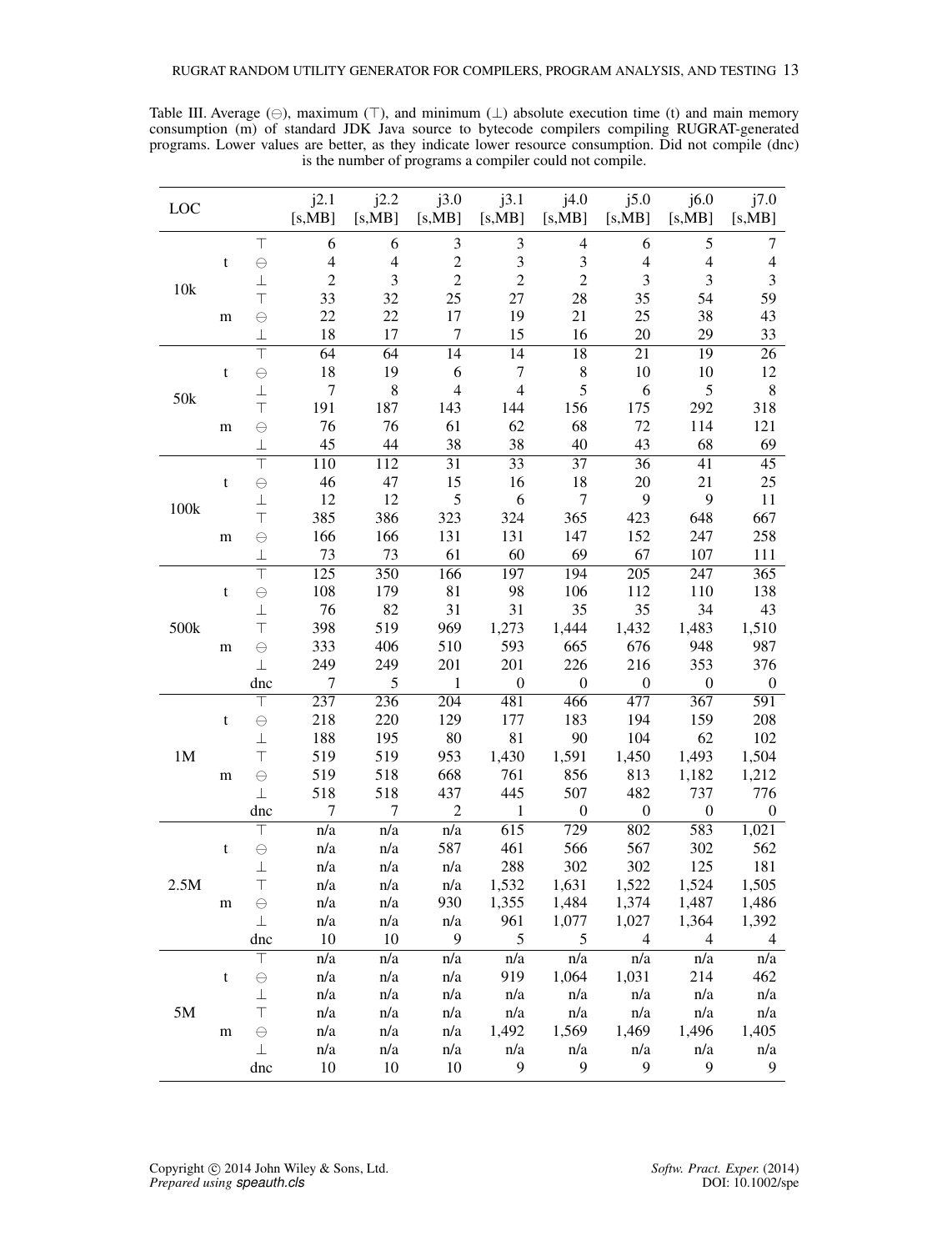<span id="page-13-1"></span>

Figure 2. Time (left y-axis) and memory (right y-axis) consumption of standard JDK source to bytecode compilers compiling RUGRAT-generated programs. A compiler is not plotted in a program size category if the compiler could not compile all programs in that category. No compiler could compile all 2.5M or 5M LOC programs.

For these larger AUTs the average compile time of j3.0 fluctuated between 70 and 80% of the j7.0 baseline compiler. However, for the largest AUTs of 2.5M LOC, j3.0 failed to compile 9 of 10 AUTs and for the one AUT it did compile j3.0 needs more than three times the compile time than the j7.0 baseline compiler.

# <span id="page-13-0"></span>6. EXPERIENCE WITH RUGRAT-GENERATED APPLICATIONS AS BENCHMARKS FOR STATIC AND DYNAMIC JAVA PROGRAM ANALYSIS TOOLS

To explore the two RAT tool research questions (RQ2b and RQ3), we conducted two RUGRAT experiments. In the first experiment, we used RUGRAT to generate applications under test (AUTs)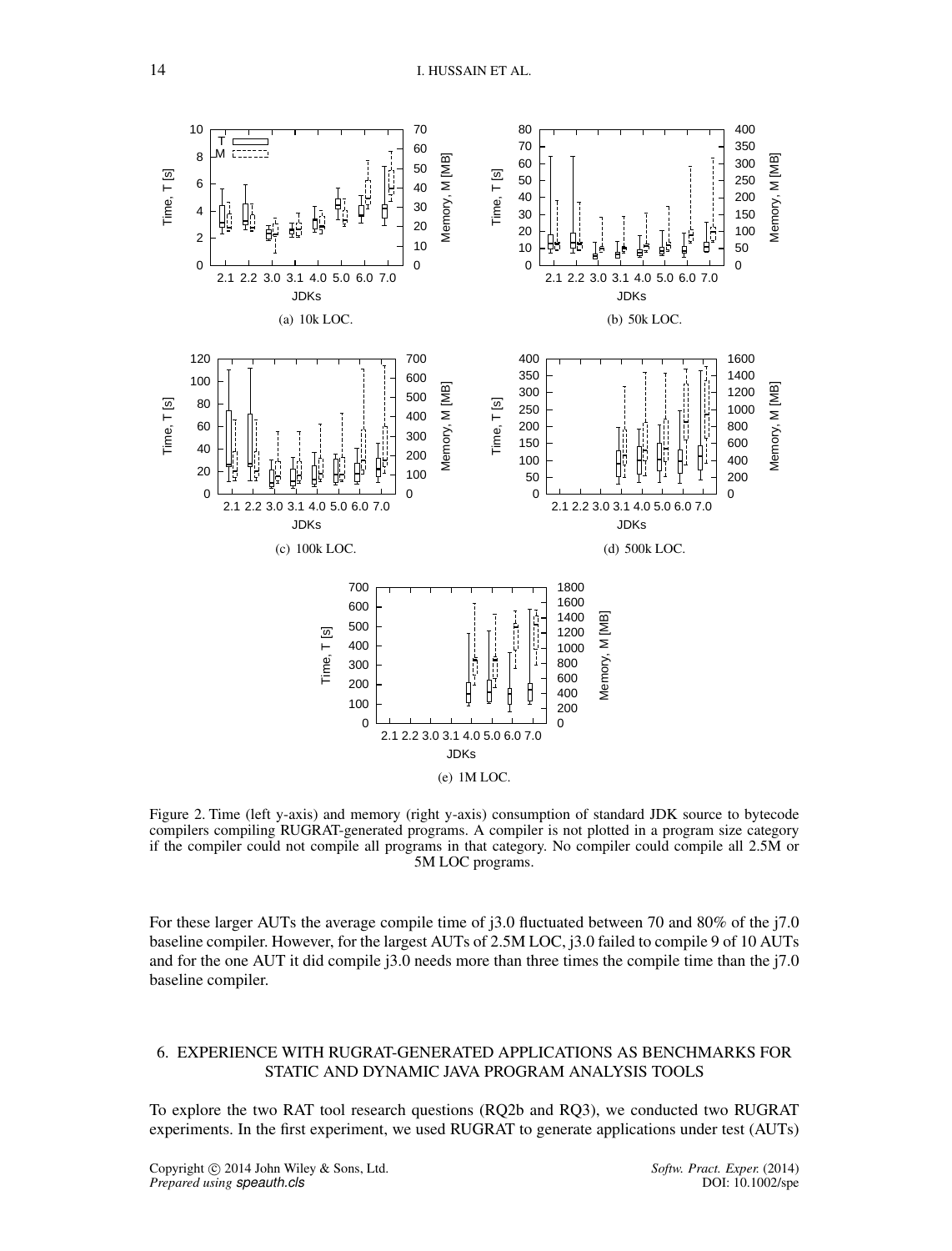using RUGRAT's default parameter ranges, which model the properties of typical handwritten applications.

In the second experiment we widened the parameter ranges to allow for values that are rare in handwritten applications. While rare, these values are still possible according to the empirical data described in Section [3.2.](#page-5-1) This second experiment simulates a stress-testing of RAT tools.

In addition to the two RUGRAT experiments, we developed a baseline of how a subset of the RAT tools behave on handwritten applications. This allows us to compare the behaviors handwritten and RUGRAT-generated programs trigger in the selected RAT tools.

### <span id="page-14-1"></span>*6.1. Experimental Setup*

For the first experiment we used RUGRAT to generate 10 random AUTs per LOC value, yielding 70 AUTs. For the second experiment we just generated a single AUT per LOC value, yielding 7 AUTs. We ran all experiments on a HotSpot 1.6.0 24 JVM on Windows XP on a 2.33GHz 64-bit Xeon processor with 32GB RAM.

On each of the 77 generated AUTs, we applied five Java program analysis tools: four static analysis tools, Checkstyle, FindBugs, JLint, and PMD and one dynamic analysis tool, Randoop[∗∗](#page-14-0) . These tools apply different techniques in analyzing programs and produce output in the form of various kinds of warnings. Such program analysis tools are typically highly configurable. To approximate the behavior of the tools under different configurations, for each tool we set a minimum and a maximum configuration. In the minimum configuration, we try to evoke a minimum amount of tool features; in the maximum configuration, we try to invoke all tool features.

In the following we briefly summarize the key features of the five Java RAT tools and describe how we configured them for our minimum and maximum configurations.

Checkstyle Checkstyle [\[39\]](#page-26-8) works on Java source code, is easy to expand, and supports custom bug patterns called 'checks'. Checkstyle provides a standard 'check' that has 64 modules to check the Sun coding conventions which we used for the minimum-effort level experiments. For the maximum effort level experiments, we enabled 128 checking modules (which include the 64 in the standard check). Example modules are FileLength, MethodName, ConstantName, Indentation, and ParameterNumber.

FindBugs FindBugs [\[40\]](#page-26-9) applies syntactic bug patterns and dataflow-analysis on AUT bytecode to find bugs. It supports custom patterns and is easily expandable. For the configurations, we used two flags ('effort' and 'reportLevel'). For the maximum configuration, we set 'effort' to maximum and 'reportLevel' to 'low', which yields all bugs found during analysis. For the minimum configuration, we set 'effort' to minimum and 'reportLevel' to 'high', to restrict reporting to high priority bugs.

JLint Like FindBugs, JLint [\[41\]](#page-26-10) applies syntactic bug patterns and dataflow analysis on AUT bytecode, but it is not easy to expand [\[21\]](#page-25-20). JLint has patterns for detecting thread synchronization bugs, which we disabled in the minimum configuration. For the maximum configuration, we enable all patterns.

PMD PMD [\[42\]](#page-26-11) applies syntactic bug patterns on AUT source code. It supports custom bug patterns (called ruleset) and is easily expandable. For the minimum configuration, we enabled only ruleset 'basic'. For the maximum configuration, we also enabled rulesets braces, clone, codesize, controversial, coupling, design, imports, naming, strictexception, strings, typersolution, and unusedcode. Descriptions of these ruleset are in the PMD manual.

JLint version 2.3: http://artho.com/jlint

<span id="page-14-0"></span><sup>∗∗</sup>Checkstyle version 5.4: http://checkstyle.sourceforge.net/

FindBugs version 1.3.9: http://findbugs.sourceforge.net/

PMD version 4.2.5: http://pmd.sourceforge.net

Randoop version 1.3.2: http://code.google.com/p/randoop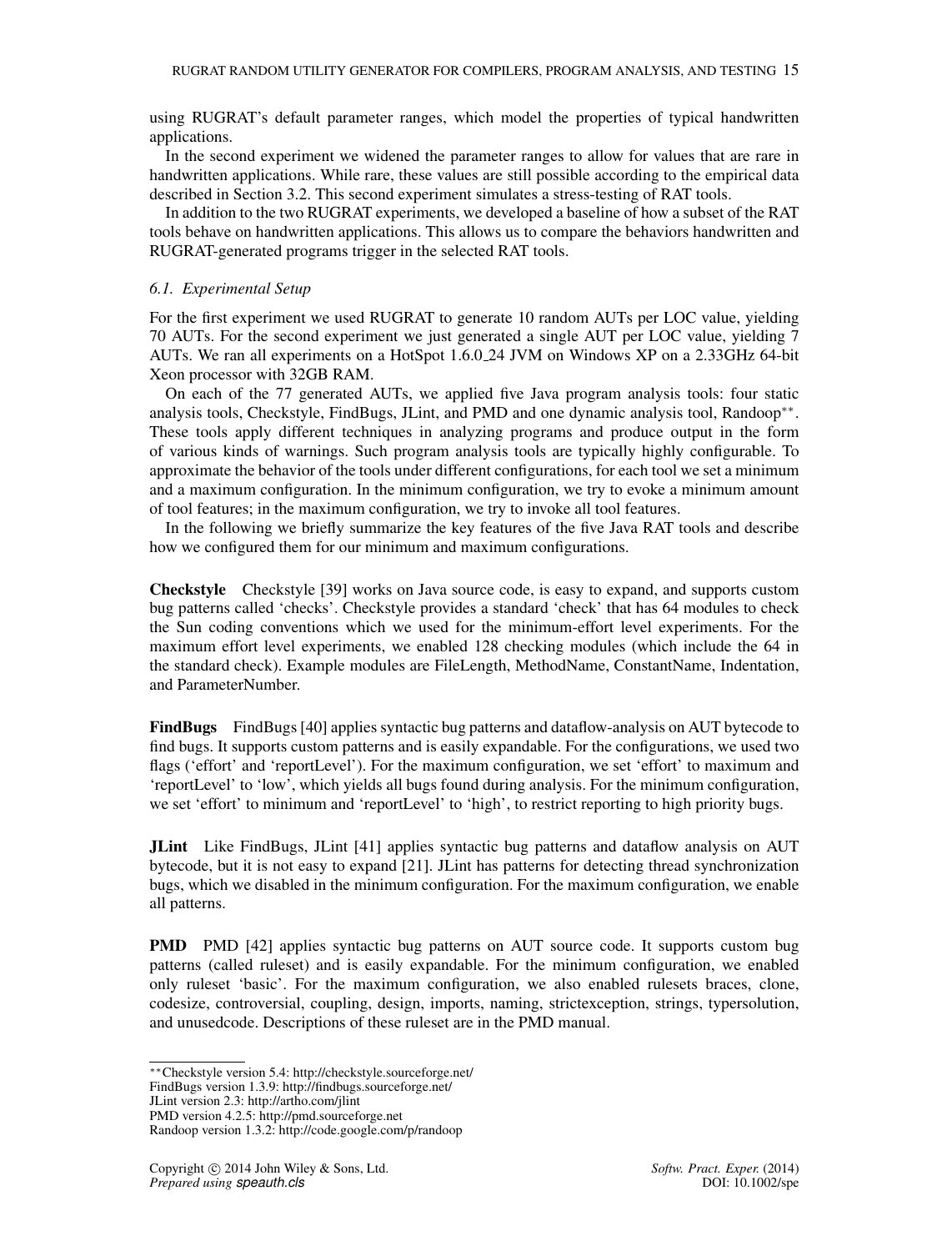Randoop Randoop [\[43\]](#page-26-12) applies feedback-directed random test case generation [\[44\]](#page-26-13) to AUT bytecode to deduce program behavior and create assertions to detect bugs. Randoop does not have any flags or configuration options we could set for our configurations. By default, it runs either for 100 seconds or until 100,000,000 tests are generated. We limit the timing to 100 seconds for the minimum configuration and 2,400 seconds (40 minutes) for the maximum configuration.

### <span id="page-15-0"></span>*6.2. Baseline: Comparing RAT Tools on Handwritten Programs*

Locating handwritten programs for a baseline was much easier for RAT tools than for JDK Java source to bytecode compilers (Section [5.2\)](#page-9-0). The RAT tools listed in Section [6.1](#page-14-1) support recent versions of the Java language, so a wide variety of suitable handwritten programs is readily available.

For creating a baseline of analyzing handwritten programs, we are guided by the same goals we followed for our compiler baseline in Section [5.1.](#page-9-2) That is, we keep our experiments reproducible by using open-source programs from SourceForge, aim for a wide range of program sizes, minimize selection bias via random sampling plus other selection strategies, and we keep the experiments feasible by limiting the number of programs in the experiments.

We selected programs via the following four strategies. (1) First, we started with the random SourceForge sample SF100. Since this sample contains many small programs, we picked the largest program of a random sample of 15 SF100 programs (jdbacl). (2) Second, to get additional large programs and since program size is often correlated with the number of classes [\[33\]](#page-26-2), we also selected two programs from the set of 10 SF100 programs that have the most classes (corina and lilith).(3) Third, to prevent a possible bias towards low-quality programs we also included a random sample of the ten most popular SourceForge programs from SF110 (sweethome, firebird, and netweaver). (4) Finally, to obtain additional large programs, we used Boa [\[45\]](#page-26-14) to locate the three SourceForge programs with the most AST nodes (clarion2java, JFire, and jEdit). Table [IV](#page-16-0) lists our subject programs and their respective size, ranging from 15k LOC to over 5M LOC.

For the baseline we used a subset of three static RAT tools—Checkstyle, FindBugs, and PMD. We omitted the dynamic Randoop tool because several of the selected AUTs did not include all required classes. We omitted JLint because JLint aborted unexpectedly for several AUTs, likely because we were using an older version of JLint.

Table [IV](#page-16-0) summarize the results of 54 RAT tool runs—3 RAT tools ran in the 2 effort levels of Section [6.1](#page-14-1) on 9 handwritten programs. For each run, Table [IV](#page-16-0) lists the tool runtime and the number of tool warnings. One run exceeded our 12 hour time budget and was terminated. From the results we can make the following observations.

- First, as expected, both runtime and number of warnings roughly increased with program size (LOC). The biggest exception are the values for FindBugs on the largest program. This irregularity is likely caused by FindBugs complaining about missing classes for this program.
- Second, each tool produced more warnings in the higher effort level. For Checkstyle this difference was within a factor of 10. For FindBugs and PMD the difference was mostly one order of magnitude.
- Third, Checkstyle produced by far the most warnings among all the RAT tools, followed by PMD and FindBugs. The difference in the number of warnings between Checkstyle and PMD were mostly two orders of magnitude for minimum effort and one order of magnitude for maximum effort. The number of warnings of PMD and FindBugs were mostly within a factor of 10.
- Fourth, higher effort mostly had a higher runtime than lower effort. The difference was mostly within a factor of 2 for FindBugs and PMD. For Checkstyle this difference roughly increased with program size, from one to two orders of magnitude.
- Fifth, in many runs, FindBugs had the highest runtime, followed by PMD and Checkstyle. The runtime difference between FindBugs and PMD was within a factor of 5, between PMD and Checkstyle this difference increased with program size for minimum effort but decreased for maximum effort. For maximum effort, with increasing program size Checkstyle takes relatively longer and takes the most time for the two largest programs. This may point to some elements of the maximum Checkstyle configuration not scaling well with program size.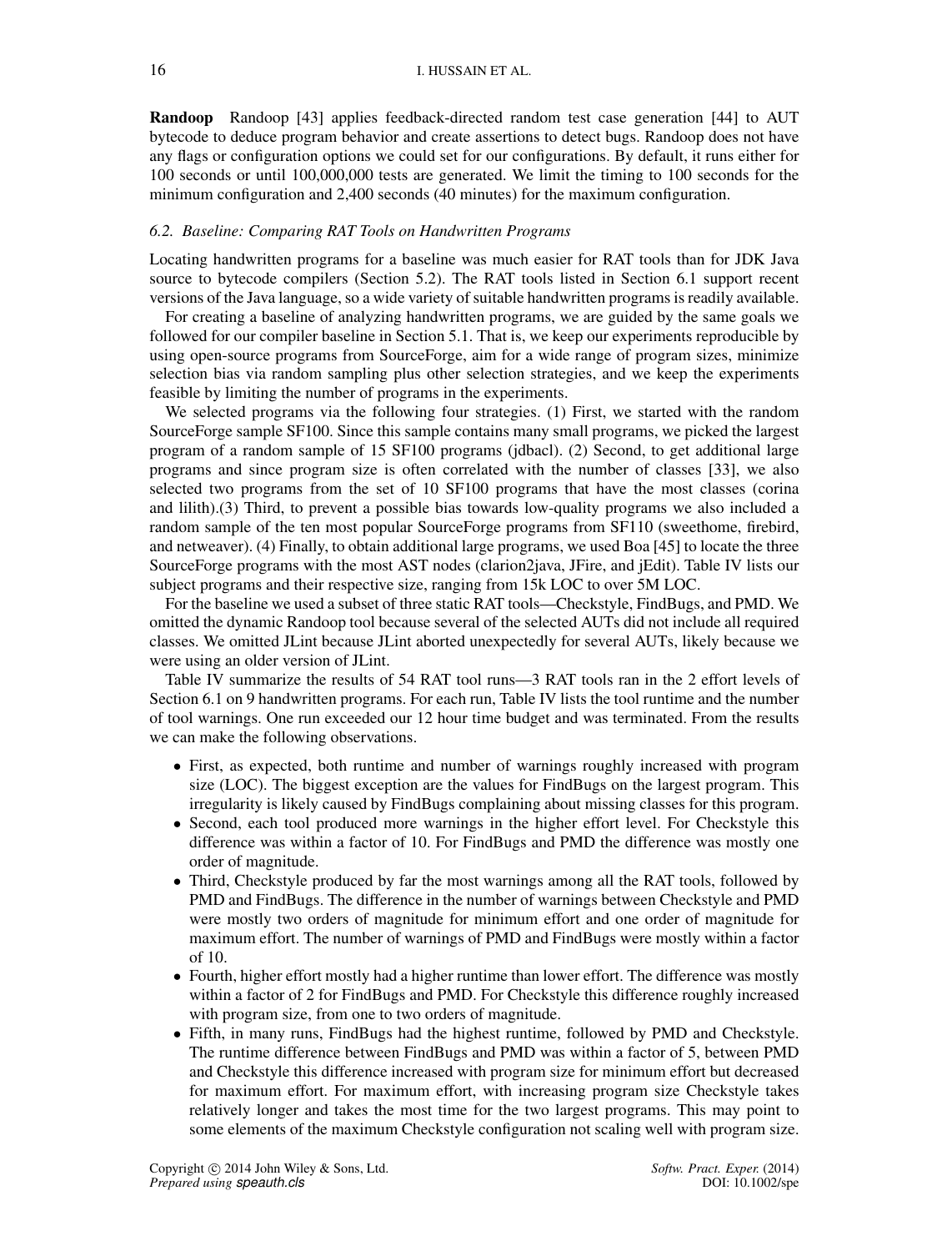| <b>AUT</b>   | LOC    | Tool       | $W_{Ef-Min}$ | $T_{Ef-Min}$     | $W_{Ef-Max}$ | $T_{Ef-Max}$    |
|--------------|--------|------------|--------------|------------------|--------------|-----------------|
|              |        | Checkstyle | 21,758       | 5                | 54,142       | 11              |
| jdbacl       | 15k    | FindBugs   | 17           | 23               | 479          | 30              |
|              |        | <b>PMD</b> | 216          | 9                | 4,787        | 14              |
|              |        | Checkstyle | 21,691       | $\overline{5}$   | 42,374       | 9               |
| netweaver    | 19k    | FindBugs   | 3            | 24               | 1,042        | 30              |
|              |        | <b>PMD</b> | 7            | 9                | 3,067        | 11              |
|              |        | Checkstyle | 34,014       | $\overline{7}$   | 124,376      | 20              |
| lilith       | 32k    | FindBugs   | 32           | 35               | 594          | 43              |
|              |        | <b>PMD</b> | 189          | 15               |              |                 |
|              |        | Checkstyle | 28,546       | $\overline{5}$   | 82,924       | $\overline{14}$ |
| corina       | 33k    | FindBugs   | 83           | 42               | 2,376        | 51              |
|              |        | <b>PMD</b> | 110          | 11               | 11,160       | 12              |
|              |        | Checkstyle | 55,245       | 10               | 120,155      | $\overline{27}$ |
| firebird     | 43k    | FindBugs   | 29           | 32               | 1,515        | 44              |
|              |        | <b>PMD</b> | 294          | 23               | 13,344       | 27              |
|              |        | Checkstyle | 51,243       | 10               | 156,098      | $\overline{27}$ |
| sweethome3d  | 51k    | FindBugs   | 126          | 63               | 2,372        | 84              |
|              |        | <b>PMD</b> | 173          | 16               | 10,425       | 22              |
|              |        | Checkstyle | 90,954       | $\overline{11}$  | 289,309      | 42              |
| jedit        | 75k    | FindBugs   | 157          | 149              | 2,879        | 213             |
|              |        | <b>PMD</b> | 463          | 44               | 21,099       | 47              |
|              |        | Checkstyle | 177,276      | $\overline{20}$  | 847,604      | 198             |
| jfire        | 145k   | FindBugs   | 417          | 105              | 11,236       | 139             |
|              |        | <b>PMD</b> | 517          | 64               | 38,879       | 59              |
|              |        | Checkstyle | 8,929,007    | $\overline{512}$ | 64,058,138   | 24, 747         |
| clarion2java | 5,689k | FindBugs   | 772          | 129              | 6,096        | 165             |
|              |        | <b>PMD</b> | 20,654       | 2,434            | 1,229,716    | 2,384           |

<span id="page-16-0"></span>Table IV. Produced warnings (W) and runtime (T) of popular static Java RAT tools running on handwritten programs. Both T and W are given for the two effort levels defined in Section [6.1.](#page-14-1) Tool execution was canceled (-) after 12 hours.

• Finally, FindBugs produced the fewest warnings per second (W/s), followed by PMD and Checkstyle. FindBugs had between 0.1 and 10 W/s for minimum effort and between 10 and 100 W/s for maximum effort. PMD had between 1 and 25 W/s for minimum effort and between 250 and 1k W/s for maximum effort. Checkstyle had between 4k and 18k W/s, increasing with LOC, for minimum effort and between 2.5k and 7k W/s for maximum effort.

### *6.3. RQ2b: Comparing RAT Tools on RUGRAT-Generated Programs*

We performed 770 experiments by invoking 5 RAT tools in 2 configurations each on 77 generated AUTs. The two configurations are the minimum and the maximum RAT tool effort configurations described in Section [6.1.](#page-14-1) For each experiment we captured each tool's execution time and the number of warnings generated by the tool.

Tables [V](#page-17-0) and [VI](#page-18-0) summarize the experimental results for the bulk of the experiments, i.e., the 700 experiments on the default parameter ranges. For each RAT tool, program size category, and both the minimum and the maximum RAT tool effort configurations, these tables give the minimum, maximum, and average RAT tool runtime and number of warnings produced by a RAT tool.

For space limitation we omit the results of the remaining 70 experiments and instead plot highlights of both sets of experiments in Figure [3.](#page-19-0) Figure [3](#page-19-0) shows the average execution time and average number of warnings for each program size category for both the minimum and the maximum RAT tool effort configuration of the experiments on the default parameter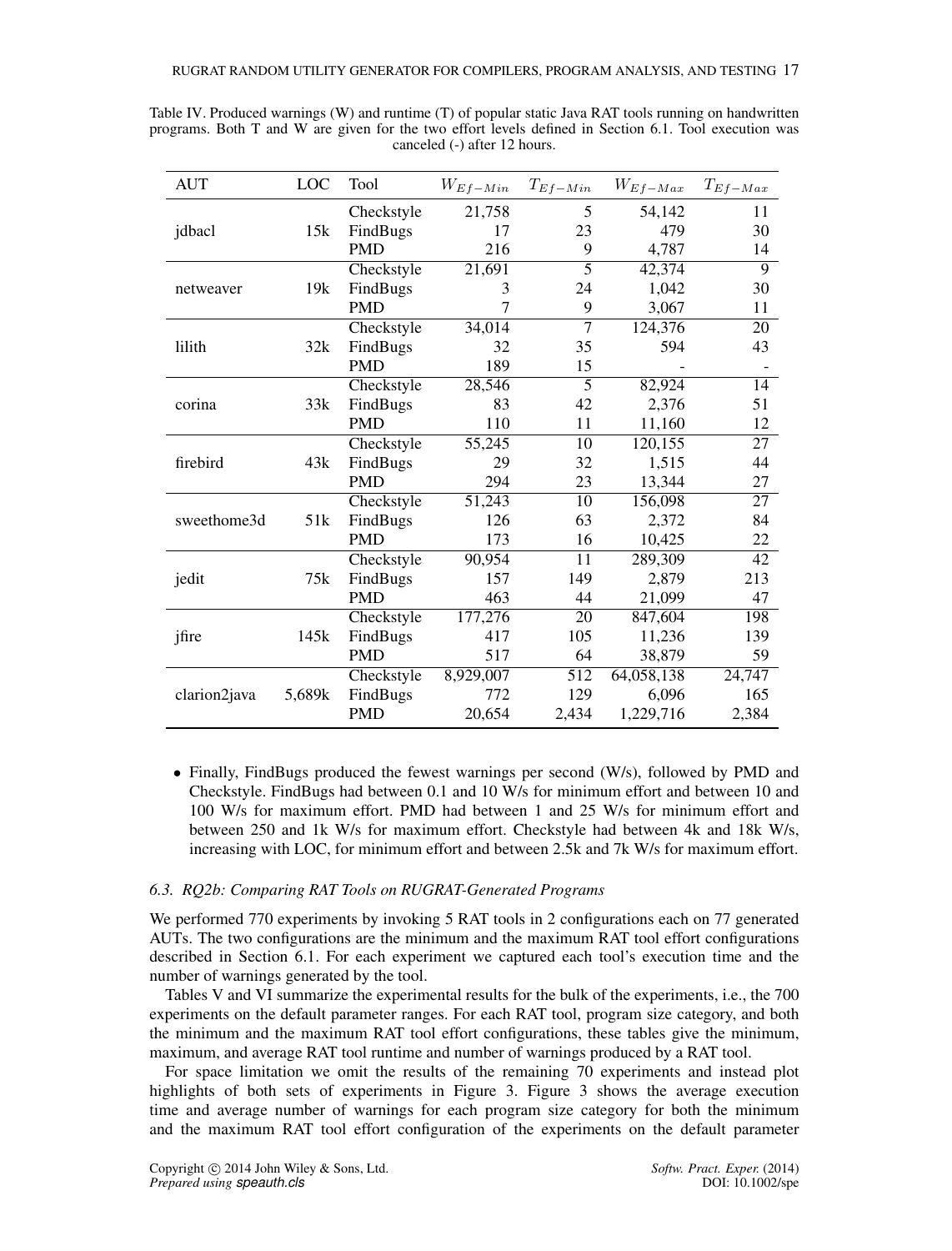| I | ٦       |
|---|---------|
|   | I<br>۰. |
|   | ×<br>v  |

<span id="page-17-0"></span>

| Table V. Produced warnings (W) and runtime (T) of Java RAT tools running on RUGRAT-generated AUTs         |  |  |  |
|-----------------------------------------------------------------------------------------------------------|--|--|--|
| of various size categories. Both T and W are given for the two effort levels (Ef) defined in Section 6.1. |  |  |  |

| <b>AUT</b>      | Ef  | <b>Tool</b> | $\mathcal{W}_{min}$ | $W_{\max}$       | $\mathcal{W}_{mean}$ | ${\cal T}_{min}$ | $T_{max}$        | $\mathcal{T}_{mean}$ |
|-----------------|-----|-------------|---------------------|------------------|----------------------|------------------|------------------|----------------------|
|                 |     | Checkstyle  | 37,506              | 144,799          | 80,008               | $\overline{2}$   | 6                | 3                    |
|                 |     | FindBugs    | 111                 | 1,218            | 499                  | 16               | 64               | 25                   |
|                 | Min | JLint       | 76                  | 651              | 269                  | 1                | 4                | $\overline{2}$       |
|                 |     | <b>PMD</b>  | 192                 | 1,636            | 776                  | $\mathbf{1}$     | 9                | $\overline{4}$       |
| 10k             |     | Randoop     | $\boldsymbol{0}$    | 28               | 8                    | 101              | 107              | 103                  |
|                 |     | Checkstyle  | 58,354              | 216,221          | 120,970              | 3                | 9                | 5                    |
|                 |     | FindBugs    | 778                 | 7,889            | 3,217                | 17               | 35               | 25                   |
|                 | Max | JLint       | 366                 | 1,101            | 694                  | $\mathbf{1}$     | 5                | $\overline{2}$       |
|                 |     | <b>PMD</b>  | 3,485               | 17,901           | 9,550                | $\overline{4}$   | 11               | 7                    |
|                 |     | Randoop     | $\Omega$            | 795              | 152                  | 2,401            | 2,404            | 2,403                |
|                 |     | Checkstyle  | 276,984             | 1,351,638        | 513,644              | $\overline{10}$  | 47               | 19                   |
|                 |     | FindBugs    | 1,080               | 7,102            | 2,866                | 45               | 146              | 68                   |
|                 | Min | JLint       | 211                 | 11,241           | 2,589                | $\mathbf{1}$     | 5                | 2                    |
|                 |     | <b>PMD</b>  | 3,149               | 7.631            | 4,277                | 5                | 60               | 19                   |
| 50 <sub>k</sub> |     | Randoop     | $\theta$            | $\overline{4}$   | 1                    | 102              | 105              | 103                  |
|                 |     | Checkstyle  | 417,065             | 1,946,076        | 749,994              | 14               | 71               | 28                   |
|                 |     | FindBugs    | 4,681               | 51,335           | 16,097               | 54               | 189              | 86                   |
|                 | Max | JLint       | 2,468               | 14,047           | 4,606                | $\overline{2}$   | 11               | 6                    |
|                 |     | <b>PMD</b>  | 23,243              | 156,035          | 53,334               | 9                | 61               | 21                   |
|                 |     | Randoop     | $\Omega$            | 75               | 18                   | 2,402            | 2,410            | 2,406                |
|                 |     | Checkstyle  | 507,352             | 3,317,995        | 1,229,880            | $\overline{21}$  | $\overline{117}$ | 43                   |
|                 |     | FindBugs    | 1,771               | 10,026           | 5,823                | 77               | 243              | 136                  |
|                 | Min | JLint       | 310                 | 13,737           | 5,023                | 1                | 11               | $\overline{4}$       |
|                 |     | <b>PMD</b>  | 5,767               | 14,530           | 9,749                | 11               | 112              | 43                   |
| 100k            |     | Randoop     | $\theta$            | 25               | 4                    | 102              | 109              | 105                  |
|                 |     | Checkstyle  | 757,294             | 4,637,270        | 1,809,312            | 30               | 158              | 63                   |
|                 |     | FindBugs    | 9,067               | 130,142          | 48,889               | 98               | 326              | 173                  |
|                 | Max | JLint       | 881                 | 17,486           | 8,936                | 3                | 19               | 13                   |
|                 |     | <b>PMD</b>  | 44,214              | 403,141          | 144,826              | 16               | 112              | 46                   |
|                 |     | Randoop     | $\boldsymbol{0}$    | 204              | 33                   | 2,404            | 2,411            | 2,406                |
|                 |     | Checkstyle  | 1,798,495           | 13,252,753       | 5,998,586            | 62               | 486              | 209                  |
|                 |     | FindBugs    | 5,172               | 70,566           | 30,251               | 255              | 1,101            | 640                  |
|                 | Min | JLint       | 2,522               | 123,133          | 30,967               | $\overline{4}$   | 59               | 19                   |
|                 |     | <b>PMD</b>  | 19,105              | 85,612           | 46,662               | 32               | 393              | 188                  |
| 500k            |     | Randoop     | $\overline{0}$      | $\boldsymbol{0}$ | $\boldsymbol{0}$     | 104              | 134              | 113                  |
|                 |     | Checkstyle  | 2,797,354           | 19,093,653       | 8,740,053            | 97               | 779              | 325                  |
|                 |     | FindBugs    | 35,965              | 622,225          | 223,451              | 311              | 1,535            | 794                  |
|                 | Max | JLint       | 13,467              | 145,244          | 50,548               | 12               | 131              | 69                   |
|                 |     | <b>PMD</b>  | 171,052             | 1,713,544        | 685,026              | 41               | 399              | 194                  |
|                 |     | Randoop     | $\boldsymbol{0}$    | 17               | $\overline{2}$       | 2,406            | 2,438            | 2,415                |

ranges. Figure [3\(f\)](#page-19-1) shows these measurements for the relaxed parameter range for the FindBugs experiments.

From the results we can make several observations. First, as one would expect, for static analysis tools both the average execution time and the average number of warnings roughly increased with the program size (LOC). This was true for both the minimum and the maximum effort category. The one exception to this observation is the data for JLint in the minimum effort configuration. There the average number of warnings decreases from 1M LOC to 2.5M LOC, while the average number of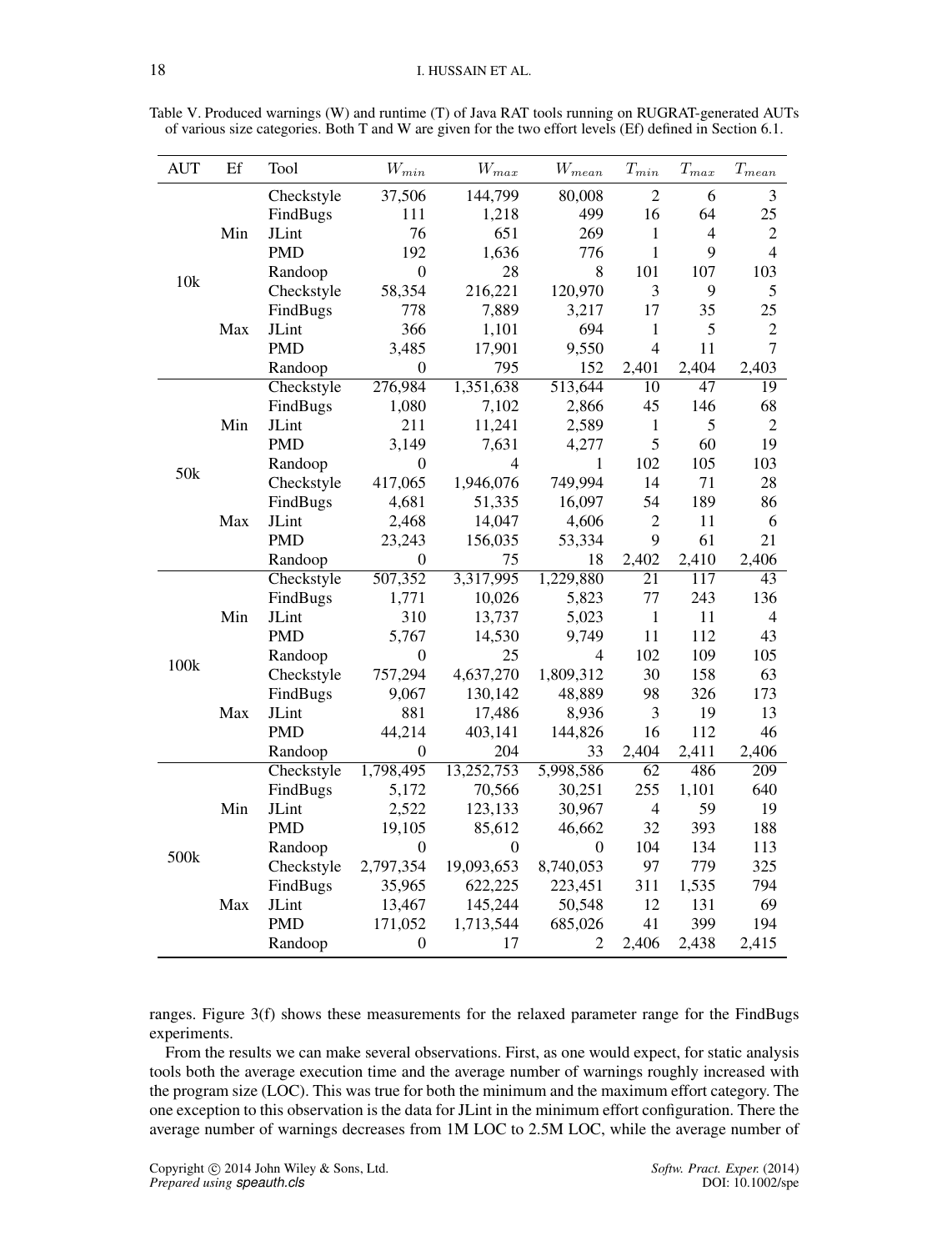<span id="page-18-0"></span>

| <b>AUT</b>     | Ef  | Tool       | $W_{min}$      | $W_{max}$        | $W_{mean}$       | $\mathcal{T}_{min}$ | $T_{max}$ | ${\cal T}_{mean}$ |
|----------------|-----|------------|----------------|------------------|------------------|---------------------|-----------|-------------------|
|                |     | Checkst.   | 4,652,104      | 14,226,538       | 7,553,695        | 144                 | 445       | 248               |
| 1 <sub>M</sub> |     | FindBugs   | 9,920          | 72,593           | 38,263           | 597                 | 1,794     | 945               |
|                | Min | JLint      | 1,880          | 153,682          | 60,802           | $\tau$              | 171       | 35                |
|                |     | <b>PMD</b> | 25,860         | 165,267          | 88,084           | 42                  | 504       | 226               |
|                |     | Randoop    | $\theta$       | $\overline{2}$   | $\theta$         | 105                 | 132       | 116               |
|                |     | Checkst.   | 6,663,438      | 20,924,135       | 11,369,848       | 249                 | 879       | 449               |
|                |     | FindBugs   | 41,185         | 560,864          | 287,923          | 733                 | 2,009     | 1,166             |
|                | Max | JLint      | 27,850         | 191,993          | 104,567          | 72                  | 217       | 121               |
|                |     | <b>PMD</b> | 305,925        | 1,738,556        | 863,091          | 90                  | 504       | 241               |
|                |     | Randoop    | $\theta$       | 17               | 2                | 2,406               | 2,543     | 2,429             |
|                |     | Checkst.   | 8,980,257      | 43,034,144       | 20,266,502       | 394                 | 1,304     | 695               |
|                |     | FindBugs   | 20,455         | 299,848          | 113,640          | 1,221               | 5,114     | 2,540             |
|                | Min | JLint      | 2,596          | 163,099          | 42,259           | 14                  | 167       | 64                |
|                |     | <b>PMD</b> | 25,754         | 370,177          | 226,312          | 93                  | 1,569     | 593               |
| 2.5M           |     | Randoop    | $\theta$       | $\boldsymbol{0}$ | $\boldsymbol{0}$ | 107                 | 219       | 140               |
|                |     | Checkst.   | 13,188,717     | 59,743,379       | 29,621,014       | 716                 | 3,237     | 1,506             |
|                |     | FindBugs   | 71,731         | 1,417,767        | 628,937          | 2,006               | 5,834     | 3,173             |
|                | Max | JLint      | 52,112         | 261,345          | 146,593          | 147                 | 607       | 342               |
|                |     | <b>PMD</b> | 268,086        | 4,689,904        | 2,056,934        | 213                 | 1,560     | 631               |
|                |     | Randoop    | $\mathbf{0}$   | $\Omega$         | $\theta$         | 2,187               | 2,497     | 2,413             |
|                |     | Checkst.   | 13,252,180     | 84,472,865       | 42,495,951       | 997                 | 3,108     | 1,649             |
|                |     | FindBugs   | 8,686          | 767,965          | 319,103          | 1,795               | 13,837    | 7,184             |
|                | Min | JLint      | 4,611          | 732,496          | 175,002          | 27                  | 1,029     | 364               |
|                |     | <b>PMD</b> | 30,281         | 913,082          | 391,262          | 116                 | 3,921     | 1,577             |
| 5M             |     | Randoop    | $\theta$       | $\Omega$         | $\Omega$         | 116                 | 816       | 286               |
|                |     | Checkst.   | 20,717,406     | 129,182,401      | 64,471,844       | 1,976               | 12,401    | 5,061             |
|                |     | FindBugs   | 55,583         | 4,809,618        | 1,691,975        | 4,259               | 18,340    | 10,087            |
|                | Max | JLint      | 87,128         | 1,114,570        | 371,335          | 238                 | 1,398     | 642               |
|                |     | <b>PMD</b> | 785,208        | 8,079,371        | 4,095,392        | 335                 | 3,881     | 1,618             |
|                |     | Randoop    | $\overline{0}$ | 13               | 1                | 1,774               | 2,984     | 2,456             |

Table VI. Continued from Table [V.](#page-17-0)

warnings for 5M LOC is again higher than for both 1 and 2.5M LOC. This overall trend was largely in line with the experiments on handwritten programs, for which we similarly observed runtime and warnings roughly increasing with LOC.

Second, each tool produced more warnings in the higher effort level than in the lower effort level. For Checkstyle this difference was within a factor of 2, for FindBugs within a factor of 20, and for the other tools within a factor of 50.

The high-level trend was in line with the experiments on handwritten programs, for which the tools also produced more warnings in the higher effort configuration. However on handwritten programs the difference between the number of warnings in the minimum and maximum effort levels was larger (by a factor of less than 10). The fact that handwritten programs use more programming language features and libraries than RUGRAT-generated programs may contribute to this larger difference in handwritten programs. The maximum configuration of especially the static tools analyze a larger set of language features than the minimum configuration.

Third, Checkstyle produced by far the most warnings among all the RAT tools (Figure [3\(a\)\)](#page-19-2). This is true for both effort categories and across all AUT sizes. The difference with the second most producing RAT tool was one or two orders of magnitude, across both effort levels and all AUT sizes. The second highest average number of warnings was produced by the PMD tool, followed (in order) by FindBugs, JLint, and Randoop.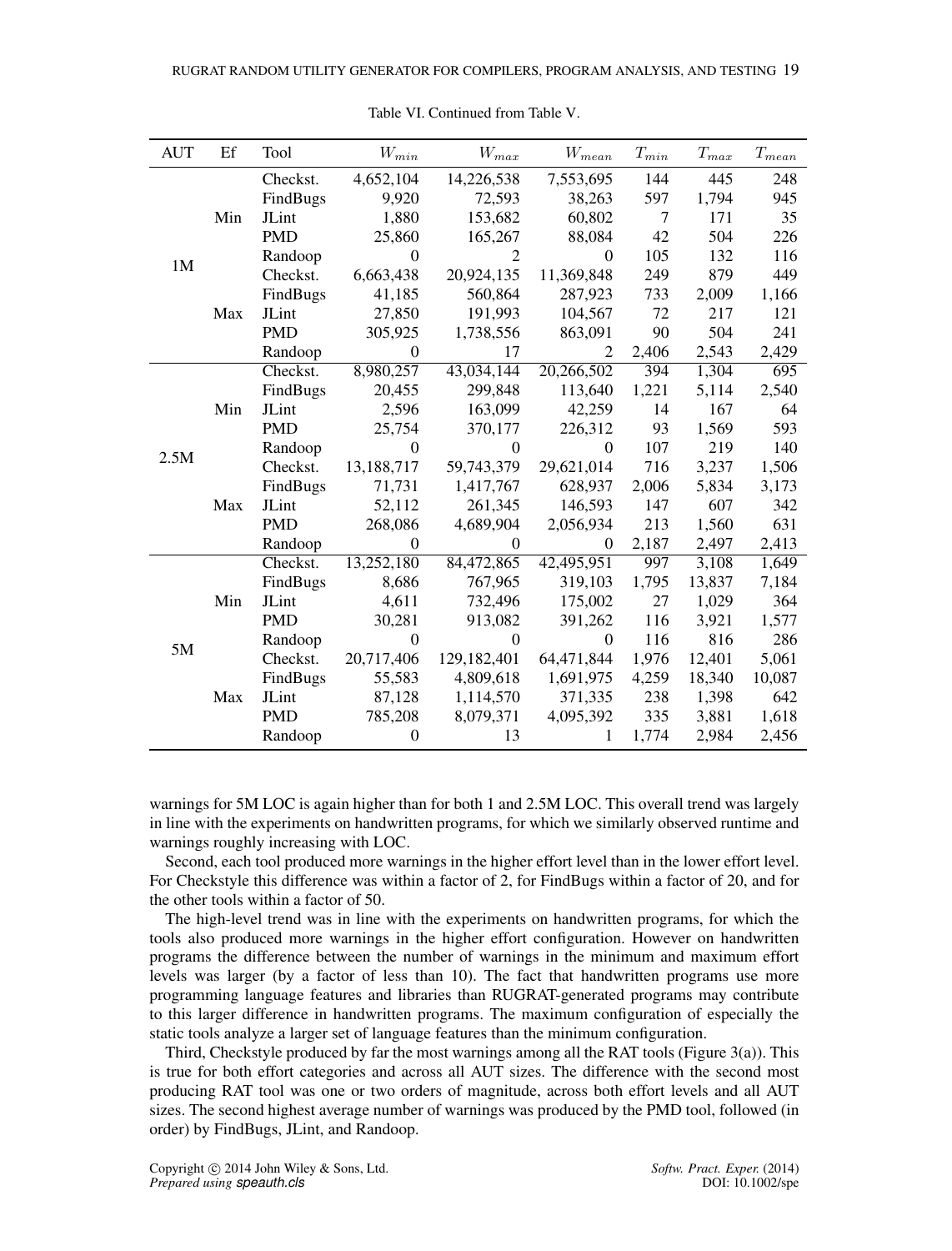<span id="page-19-2"></span><span id="page-19-0"></span>

<span id="page-19-4"></span><span id="page-19-3"></span><span id="page-19-1"></span>Figure 3. Comparing static and dynamic Java program analysis tools on RUGRAT-generated programs. Each data point is the average of 10 AUTs from RUGRAT's default parameter range (experiment 1), except for [3\(f\),](#page-19-1) which shows a single data point each from a wider range of configuration parameters (experiment 2); x-axis = LOC (log scale); left y-axis = RAT tool runtime; right y-axis = RAT tool warnings (log scale); MaxA/MinA = average A in maximum/minimum RAT tool configuration where A is either RAT tool time or number of RAT tool warnings. For static analysis tools both the average execution time and the average number of warnings mostly increased with program size  $(3(a)-3(d))$  $(3(a)-3(d))$ . FindBugs was an exception when using a wider parameter range  $(3(f))$ . The dynamic analysis tool Randoop also behaved differently  $(3(e))$ .

The difference in the number of warnings between Checkstyle and PMD was up to two orders of magnitude for minimum effort and within a factor of 50 for the maximum effort category. The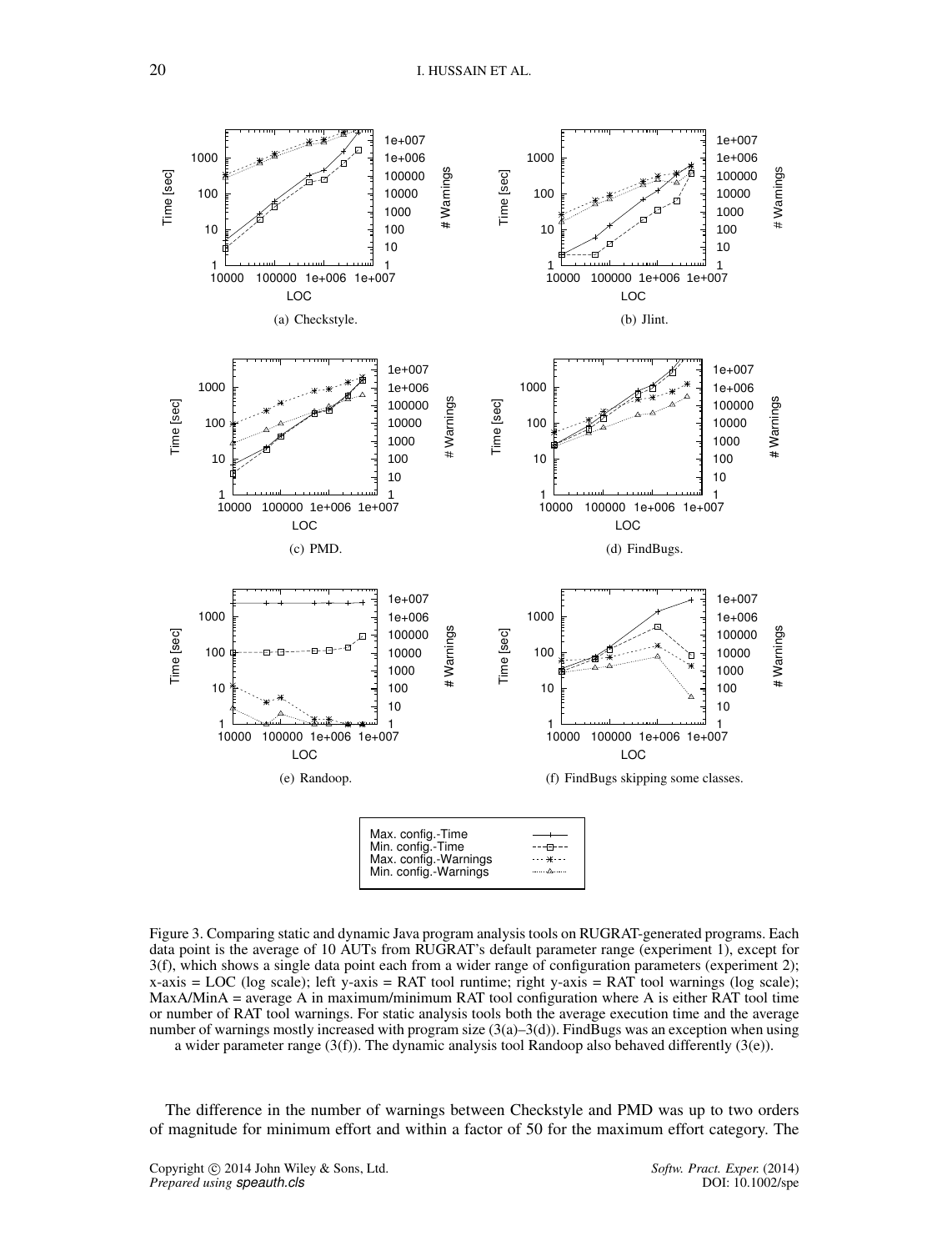number of warnings of PMD and FindBugs were (with one exception) all within a factor of 10. Similarly the number of warnings of FindBugs and JLint were (with few exceptions) within a factor of 10. This observation largely follows our observations on handwritten programs, i.e., both the order of tools by the number of warnings they produce and the relative differences between the number of warnings.

The dynamic program analysis tool Randoop consistently produced the lowest numbers of warnings across both effort categories and all AUT sizes (Figure [3\(e\)\)](#page-19-4). Moreover, Randoop differed from the other RAT tools in that it produced fewer warnings with increasing AUT LOC sizes. Since this result is counter-intuitive we examine it more closely in Section [6.4.](#page-20-0)

Fourth, most program/tool combinations had a higher runtime in the higher effort level than in the lower effort level. The average difference was 2 for Checkstyle, 1.3 for FindBugs and PMD, and 5 for JLint. For Checkstyle this difference roughly increased with program size, from about 1.5 to about 4.

Most of this observation is similar to what we have seen for handwritten programs. The main difference is the effort difference of Checkstyle was larger for handwritten programs. However we observed the increase with LOC for both handwritten and generated programs.

Fifth, in both effort levels FindBugs had the highest runtime, followed by (in order) Checkstyle, PMD, and JLint. An exception were smaller programs up to about 30k LOC, for which PMD took more time than Checkstyle. The average runtime difference between FindBugs and Checkstyle was a factor of 4 in minimum effort and a factor of 3 in maximum effort. The runtime difference between Checkstyle and PMD was within a factor of 10. The average distance between PMD and JLint was a factor of 10 for minimum effort and a factor of 3.3 for maximum effort.

This observation is largely similar with our observation on handwritten programs, for which we observed the same runtime ordering of tools. We also observed that Checkstyle did not scale well with larger programs, starting around 30k LOC.

Finally, among the static tools, FindBugs produced the fewest warnings per second (W/s), followed by PMD, JLint, and Checkstyle. FindBugs had an average 40 W/s for minimum effort and 190 W/s for maximum effort. PMD had an average 374 W/s for minimum and 2.9k W/s for maximum effort. JLint had an average 1k W/s for minimum and 611 W/s for maximum effort. Checkstyle had an average 28k W/s for minimum and 24k W/s for maximum effort.

The main difference between these results and the handwritten programs was that for generated programs all tools generate more warnings per second. However for both handwritten and generated programs FindBugs produced the fewest warnings per second, followed by PMD and Checkstyle.

### <span id="page-20-0"></span>*6.4. RQ3: RUGRAT Found RAT Bugs/Issues*

As a by-product of benchmarking, the RUGRAT-generated programs let us independently rediscover several issues in RAT tools, i.e., in FindBugs and in Randoop. While not dramatic, these results demonstrate the potential usefulness of RUGRAT for testing and debugging.

FindBugs FindBugs may skip classes and miss bugs. For example, in the second experiment, which used wider parameter ranges simulating stress-testing, we encountered the situation depicted in Figure [3\(f\),](#page-19-1) where FindBugs did not show its usual execution time and warning behavior. Instead, it terminated quickly and reported only few warnings. Further investigation revealed that FindBugs has two limitations, which cause it to skip some code. Specifically, if a class has more than 1,000 methods or is larger than 1MB, FindBugs declares it to be too large and skips it. In the generated AUT, the majorities of classfiles were larger than 1MB. FindBugs thus skipped almost the entire AUT and terminated quickly, reporting few warnings. FindBugs has no configuration option to prevent such skipping. We confirmed with the tool authors that the recommend solution is to instead modify the FindBugs source code.

One may argue that such limitations only affect analysis of generated programs. However, we have found real (manually written as well as generated but then manually edited) applications on SourceForge that have such large classes, including Apache Derby, DoctorJ, Drools, and OpenJDK.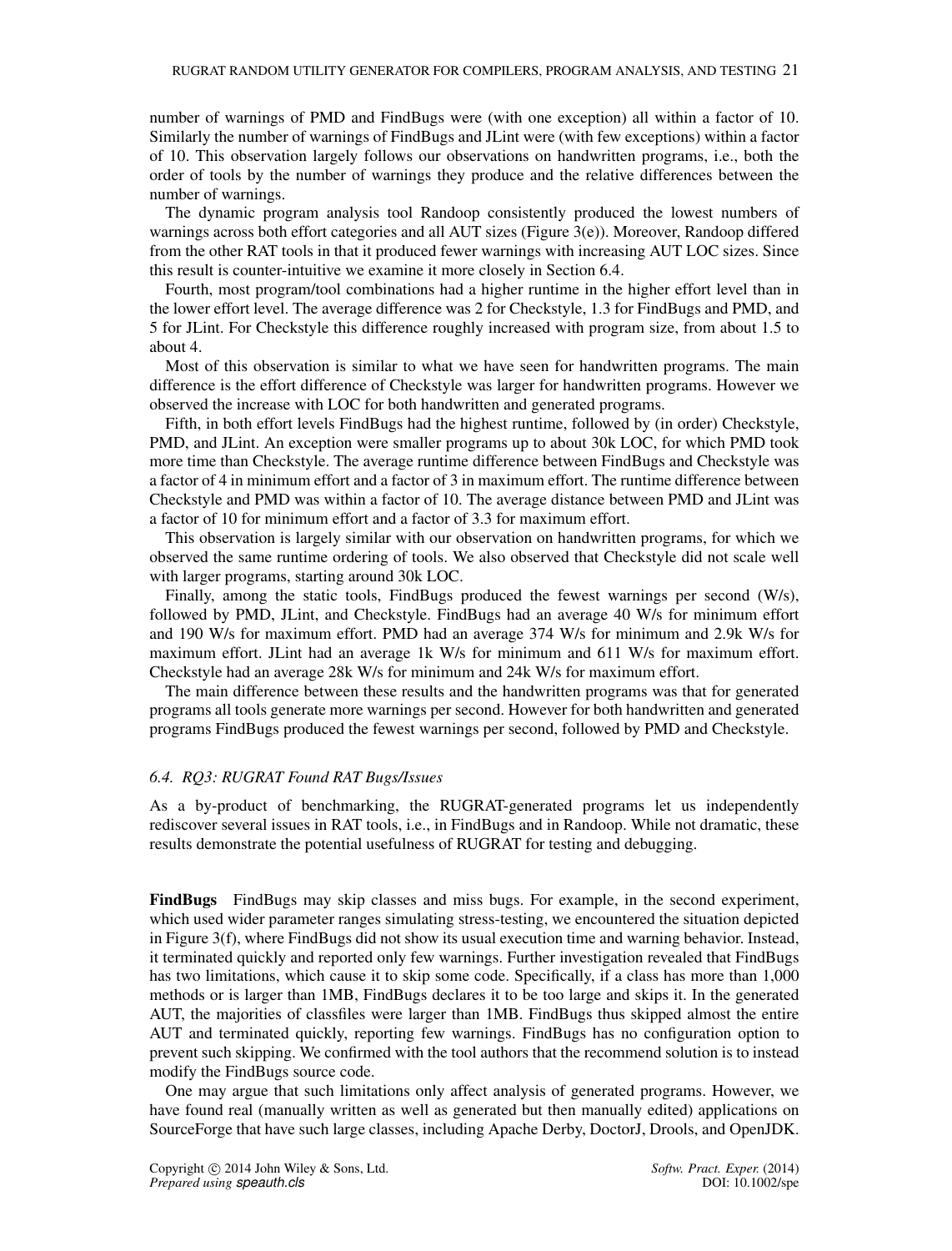Reducing the number of methods for some of the applications caused FindBugs to report warnings where it was previously skipping the analysis.

The FindBugs results are also an example of the influence of the RUGRAT parameters. While FindBugs skipped classes and thus produced few warnings in the second experiment with nonstandard RUGRAT parameters (Figure [3\(f\)\)](#page-19-1), FindBugs did not exhibit this erratic behavior in the first experiment, which uses RUGRAT with its default parameter settings (Figure [3\(d\)\)](#page-19-3).

Randoop While the other analysis tools generated more warnings for larger programs, Randoop, surprisingly, did the opposite; i.e., the larger the programs the fewer warnings Randoop generated (Figure [3\(e\)\)](#page-19-4). We verified this behavior in a separate experiment, in which we increased the time allotted to Randoop's execution from 40 minutes to up to 8 hours, which would mirror an overnight run as part of an automated build and integration system. Doing so did not change the average number of warnings produced by Randoop, and therefore yields the same plot as Figure [3\(e\).](#page-19-4)

Increasing the runtime to up to 8 hours also led us to independently discover another issue with Randoop. This issue has been reported previously as Issue 14 in Randoop's issue tracking system[∗](#page-21-0) . Specifically, in the test generation phase, if no test is generated after 10 seconds of the last generated test, Randoop terminates without writing any tests, not even the last generated test.

A third issue we discovered is that for larger programs, Randoop does not terminate after 100 seconds as it was supposed to in the default setting (our minimum configuration).

# 7. RELATED WORK

While RUGRAT leverages the grammar of a programming language to generate programs, there are other program generation techniques that are not based on grammars. For example, Sreenivasan and Kleinman describe a technique for synthesizing programs that produce close-to-realistic workloads for hard drives [\[46\]](#page-26-15). The approach composes individual workloads to match certain probability distributions. Unlike this approach, RUGRAT's goal is to create programs that use a wide variety of complex object-oriented language features.

In the remainder of this section we focus on related grammar-based test input generation techniques. Grammar-based test input generation was pioneered by Hanford [\[47\]](#page-26-16) and Purdom [\[48\]](#page-26-17) in the 1970s and can be roughly divided into two broad categories, random and systematic.

In the following, we discuss pieces of related work in more detail that are either representative or closely related. Additional related work can be found in a survey article on generating programs for compiler testing [\[49\]](#page-26-18).

#### *7.1. Probabilistic Grammar-Based Program Generation*

Several earlier pieces of work have used probabilistic grammar-based random program generation before [\[16,](#page-25-15) [17,](#page-25-16) [35,](#page-26-4) [36,](#page-26-5) [50,](#page-26-19) [51,](#page-26-20) [52,](#page-26-21) [53\]](#page-26-22). However earlier work mostly focused on testing and debugging. These approaches thus tried to systematically cover corner cases and bugs that are otherwise hard to find. To simplify debugging, the focus was on triggering these corner cases with minimized, focused programs or program fragments. From our perspective, the earlier approaches could be described as generating a collection of maximally diverse micro-benchmarks of rare program shapes. We aim at end-to-end benchmarking and therefore generate large, complex benchmark applications that are close to realistic applications but satisfy specific user-defined constraints.

An early random or probabilistic program generator that is guided by a programming language grammar is presented by Murali and Shyamasundar [\[16\]](#page-25-15). The technique targets the PL compiler for a subset of Pascal, the canonical procedural programming language.

<span id="page-21-0"></span><sup>∗</sup>http://code.google.com/p/randoop/issues/detail?id=14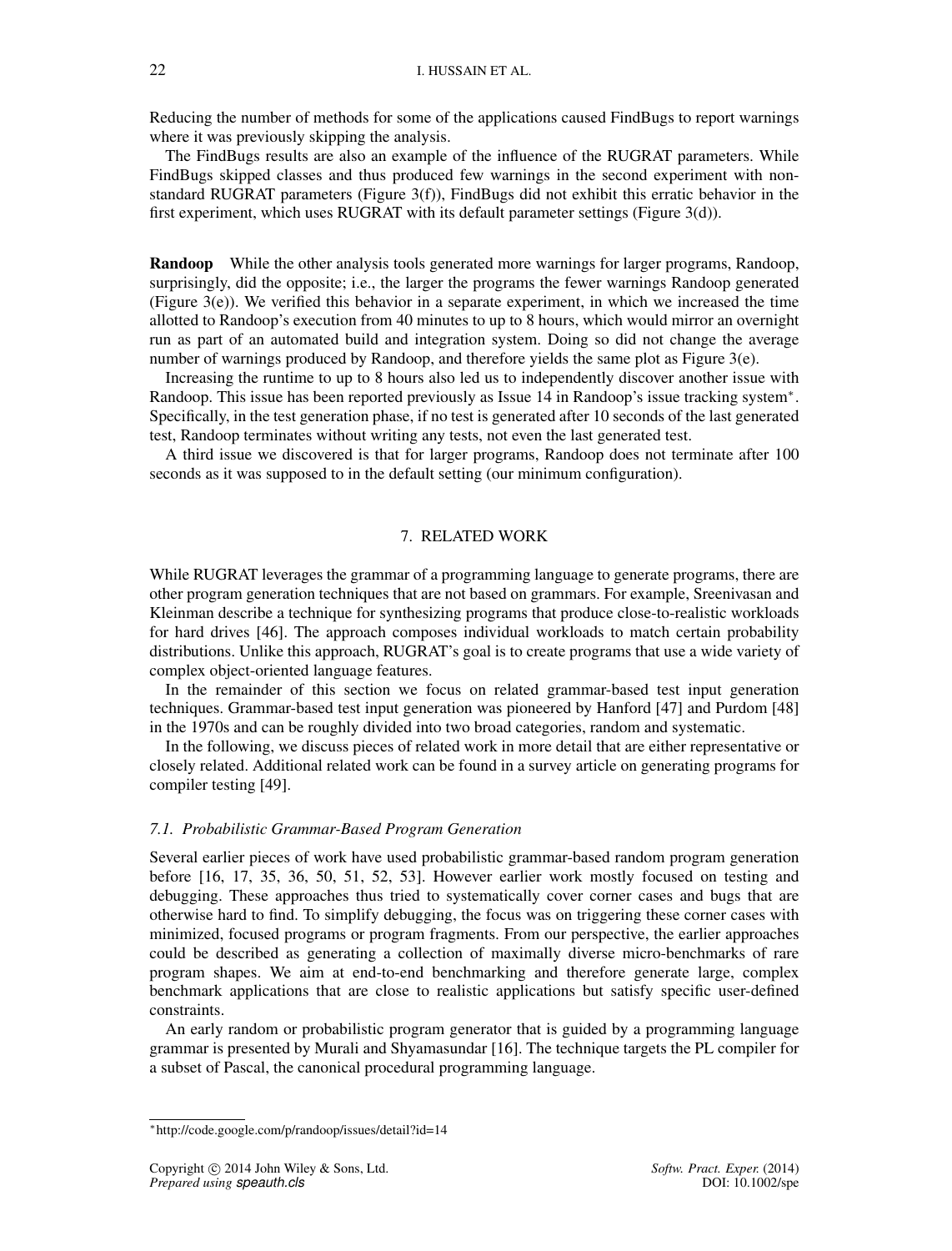An early expressive language for grammar-based random program generation is presented by Maurer [\[17\]](#page-25-16). That is, the Data-Generation Language or DGL is more expressive than context-free languages, as it supports various actions. The approach generates test suites in the C programming language for functional testing of VLSI circuits.

Burgess describes a system for testing optimizing Fortran compilers [\[50\]](#page-26-19). The user specifies the Fortran syntax in an attribute grammar and uses the attributes to express complex correctness rules. The user can also assign probabilities or weights to individual production rules and thereby control how frequently they are utilized in program generation. The generated programs are relatively small, with a size of up to 4k LOC, compared to up to 5M LOC by RUGRAT.

Sirer and Bershad [\[35\]](#page-26-4) describe probabilistic testing with production grammars. A production grammar is a context-free grammar that can be enhanced with probabilities and actions. The work also introduces the concrete domain specific language (DSL) *lava* for specifying production grammars. The lava language was used to generate Java bytecode programs for testing Java virtual machines. The generated programs ranged up to 60k bytecode instructions. On the other hand, in our experiments we generate large (up to 2.5M LOC) Java source code programs and compare source code to bytecode compilers.

In recent work, Csmith constructs legal C programs randomly using a subset of the C language production rules [\[52\]](#page-26-21). Specifically, Csmith consults a probability table, similar to our stochastic selection. Csmith systematically avoids generating programs that use language features classified as undefined or unspecified by the C language. To achieve the goal, CSmith employs selective construction and analysis of the generated programs. Unlike RUGRAT, Csmith does not support object-oriented language features.

Other than testing C compilers, Cuoq et al. used Csmith for testing static analyzers [\[53\]](#page-26-22). They tested Frama-C, a 300k LOC size framework for analysis and transformation of C programs and found 50 bugs.

In the domain of object-oriented programs, a random program generator has been used to test Java just-in-time compilers [\[36\]](#page-26-5). This generator takes the number of desired classes and branches as input. Then, it generates branches and fills them randomly with bytecode instructions. In contrast to RUGRAT, this generator does not allow features such as recursive calls. Moreover, it was evaluated only on small programs with up to ten classes, ten methods per class, and less than 100 bytecode instructions per method. We were unable to obtain the tool to compare it with RUGRAT.

### *7.2. Test Program Generation by Combinatorial Grammar Production Rule Coverage*

Combinatorial coverage of grammar production rules is an alternative to stochastic production rule coverage. In the following we briefly review representative and closely related papers.

Purdom has defined a pioneering algorithm for generating small test programs from a given programming language grammar. That is, Purdom's algorithm generates programs that cover each production rule of a given context-free grammar [\[48\]](#page-26-17).

Celentano et al. describe an early implementation of Purdom's algorithm [\[54\]](#page-26-23). This work uses multi-level grammars to support complex correctness rules that cannot be expressed in a contextfree grammar alone (such as "define before use"). However it is not clear how this approach scales to complex Java-like languages [\[55\]](#page-26-24).

Boujarwah et al. implement Purdom's algorithm for a subset of Java [\[56\]](#page-26-25). However the implementation has not been applied to generate entire programs and no empirical results are available.

Lämmel and Schulte [\[57\]](#page-26-26) describe the general-purpose syntax-driven test-data generator *Geno*. Geno works on grammars written in a hybrid of EBNF and algebraic signatures. Geno systematically achieves a user-defined combinatorial coverage of the grammar's production rules. Geno supports computations during test data generation, yielding expressiveness similar to attribute grammars. However Geno does not address the complex correctness rules of Java-like programming languages (such as "define before use", visibility, and inheritance). Geno is also not available for experimentation.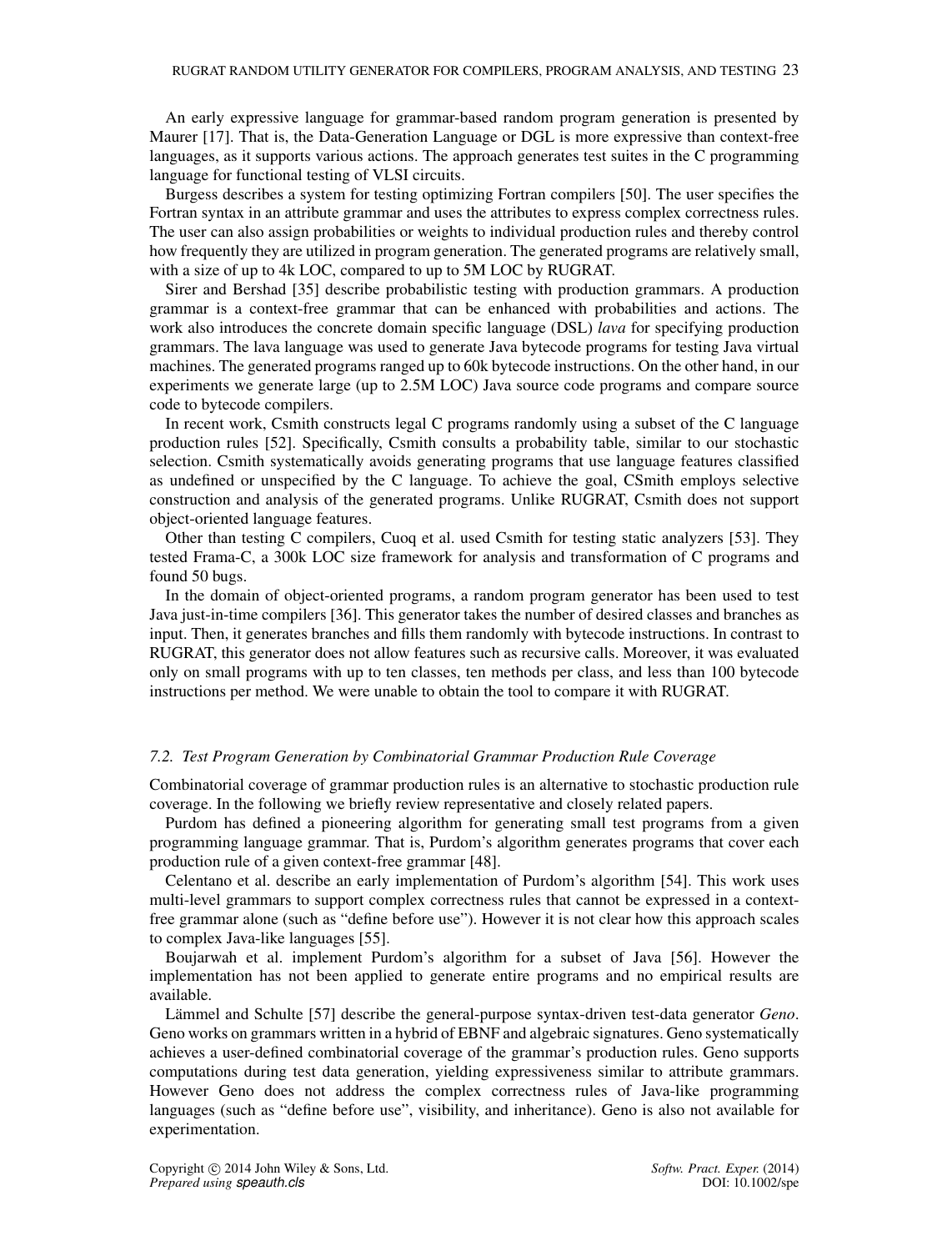Fischer, Lämmel, and Zaytsev use a grammar-guided test case generator to compare different concrete grammars of the same grammar specification [\[58\]](#page-26-27). For example, the work compares various ANTLR grammars of the Java 5 language specification. However, the program generation technique ignores semantic rules (such as "define before use") and removes all such rules from the input ANTLR grammars, yielding context-free grammars.

Harm and Lämmel extend test case generation from systematically covering context-free grammar production rules to systematically covering production rules of attribute grammars [\[59\]](#page-26-28). For generating benchmark programs, this technique may enable generating programs that satisfy semantic correctness rules (such as "define before use"). However the scalability of the technique is unclear [\[57\]](#page-26-26) and the technique has not been applied to Java-like programming languages.

In recent work, Hoffman et al. present YouGen, a practical tool for combinatorial production rule coverage [\[60\]](#page-26-29). Similar to earlier work, YouGen takes as input a context-free grammar. YouGen has a wider range of configuration options than previous combinatorial production rule coverage generators.

#### *7.3. Exhaustive Test Program Generation*

Exhaustive test program generation aims at enumerating all possible test programs up to a given size. In the following we discuss three representative recent approaches.

Coppit and Lian describe *yagg*, a generator for test data generators that exhaustively enumerate all possible test data up to a given length [\[61\]](#page-26-30). The yagg tool supports context-free input grammars that can be enriched with semantic actions.

*ASTGen* by Daniel et al. systematically generates small Java programs [\[62\]](#page-26-31). However, ASTGen requires the user to combine several generators. More importantly, many generated programs have compile errors, and they do not have complex structures (e.g., only value equality  $(==)$ ) is supported in conditions and no deep if nesting is possible).

Majumdar and Xu describe a directed test program generation technique that attempts to exhaust the execution paths of a particular compiler or program analysis tool under test [\[63\]](#page-26-32). The technique converts a given context-free grammar into a symbolic grammar, exhaustively derives all possible symbolic strings (programs) up to a certain size, and uses these strings in a dynamic symbolic or concolic execution as inputs to the program under test. This directed search yields a small set of representative test programs, as the symbolic reasoning prevents the generation of concrete input programs that cover the same path in the program under test. On the other hand, symbolic reasoning is very expensive, which limits the scalability of the technique. The corresponding tool, *CESE*, has been used to generate small test programs. RUGRAT on the other hand can quickly generate very large random test programs independent of any particular program under test.

#### *7.4. Model-Based Test Program Generation*

Beyond grammar production rules, other models of programming language specifications exist. Such models often encode rich semantic information and can be covered systematically by program generators. Given the richness of the information encoded in these models, test case generators are typically slower and focus on generating small programs that are focused on testing specific features.

For example, Zhao et al. capture the rules under which individual compiler optimizations can be applied in temporal logic [\[64\]](#page-26-33). The JTT tool then systematically generates focused test programs to test individual compiler optimizations. However it is not clear how this approach scales to entire applications and especially large-scale benchmark applications.

#### *7.5. Random Test Data Generation for Different Domains*

Random test data generators have been applied to domains related to object-oriented programming such as generating valid XML files and generating SQL queries. In the following we focus on SQL as an example domain.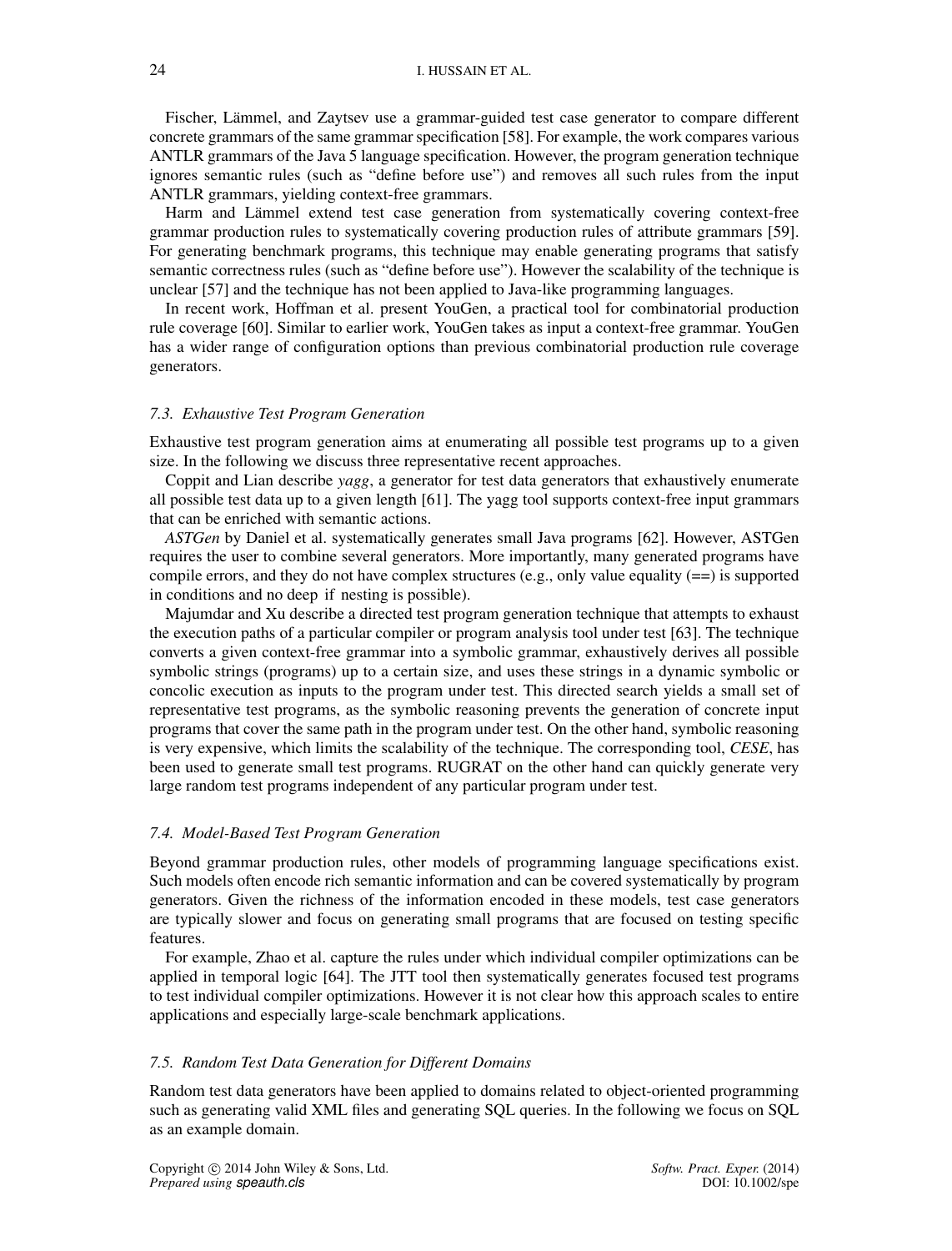Probabilistic test data generation has been successfully used in testing relational database engines, where complex SQL statements are generated using a random SQL statement generator [\[15\]](#page-25-14). RUGRAT extends this idea by applying it to imperative languages such as C++ and Java in that RUGRAT generalizes the approach to generate applications with predefined properties while the SQL statement generator is designed only for a declarative language such as SQL.

A few other approaches are created for generating SQL statements and query sets. One of them is QGEN, a flexible, high-level query generator optimized for decision support system evaluation. QGEN generates arbitrary query sets, which conform to a selected statistical profile without requiring that the queries be statically defined or disclosed prior to testing [\[65\]](#page-26-34). QGEN links query syntax with abstracted data distributions, enabling users to parameterize their query workload to match an emerging access pattern or data set modification.

Another recent approach for random SQL generation is a work by Khurshid et al. that generates syntactically and semantically correct SQL queries as inputs for testing relational databases [\[66\]](#page-26-35). They leverage the SAT-based Alloy tool-set to reduce the problem of generating valid SQL queries into a SAT problem. With their approach, SQL query constraints are translated into Alloy models, which enable it to generate valid queries that cannot be automatically generated using conventional grammar-based generators. Both this approach and QGEN are complementary to RUGRAT, since the latter can use generated SQL statements to integrate in its generated Java and C++ programs to interact with backend databases. This is our work in progress that gives positive initial results.

Interestingly, generating random images is widely used to evaluate image processing and pattern recognition algorithms [\[67,](#page-27-0) [68\]](#page-27-1). Essentially, finding images with desired properties to evaluate specific algorithms is difficult and laborious; not always these images can be located on the Internet. Yet it is important to obtain images that have specific geometric figures that highlight certain properties of algorithms that use these images. Generating images with desired properties is a standard practice in image processing and pattern recognition [\[69,](#page-27-2) [70,](#page-27-3) [71,](#page-27-4) [72\]](#page-27-5).

### *7.6. Other Non-Generated Benchmarks*

Other benchmarks of test programs have been developed besides the already discussed widely used DaCapo Java benchmarks [\[8\]](#page-25-7).

For example, Sewe et. al introduce a Scala benchmark based on the popular DaCapo benchmark for the JVM [\[73\]](#page-27-6). Several programming languages (e.g., Scala, Clojure, Groovy, JRuby, and Jython) are typically compiled to Java bytecode and target the JVM. But in JVM research, benchmarks written in these languages are not commonly in use. The authors address this issue by presenting a Scala benchmark and comparing it with the popular DaCapo benchmark on different bytecode metrics. The results show differences between Scala and Java code.

### 8. CONCLUSIONS

We propose a novel approach for generating random benchmarks for evaluating compilers and program analysis and testing tools using stochastic parse trees, where language grammar production rules are assigned probabilities that specify the frequencies with which instantiations of these rules will appear in the generated programs. We implemented our RUGRAT tool for Java and applied it to generate a set of large benchmarks up to 5M LOC with which we evaluated different compilers as well as static and dynamic program analysis tools. The generated benchmarks let us independently rediscover several issues in the analysis tools.

#### 9. ACKNOWLEDGMENTS

We thank Balamurugan Prabakaran, Nischit Rangapan, and Arthi Vijayakumar from the University of Illinois for their contribution as part of their M.S. work. This material is based upon work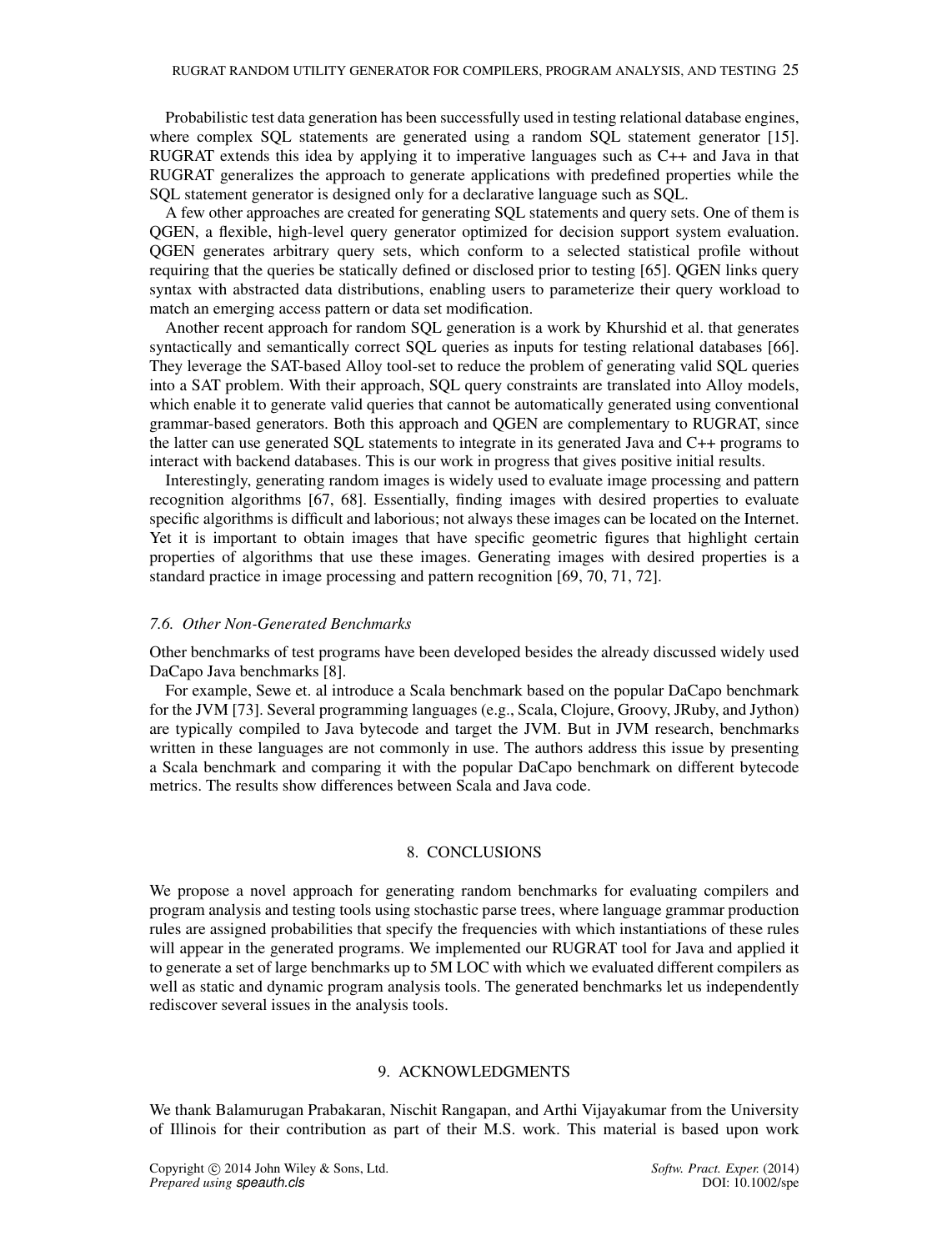supported by the National Science Foundation under Grants No. 0916139, 1017633, 1217928, 1017305, and 1117369, as well as Microsoft Research and Accenture.

#### **REFERENCES**

- <span id="page-25-4"></span>1. Hussain I, Csallner C, Grechanik M, Fu C, Xie Q, Park S, Taneja K, Hossain BMM. Evaluating program analysis and testing tools with the RUGRAT random benchmark application generator. *Proc. 10th International Workshop on Dynamic Analysis (WODA)*, ACM, 2012; 1–6.
- <span id="page-25-0"></span>2. McDaniel G. *IBM Dictionary of Computing*. McGraw-Hill, 1994.
- <span id="page-25-1"></span>3. Kanoun K, Spainhower L. *Dependability Benchmarking for Computer Systems*. Wiley-IEEE, 2008.
- <span id="page-25-2"></span>4. William A Ward J. Role of application benchmarks in the DoD HPC acquisition process. U.S. Army Engineer Research and Development Center, ERDC MSRC Resource 2005.
- <span id="page-25-3"></span>5. Nash KS. Information technology budgets: Which industry spends the most? [\(URL:http://tinyurl.com/]((URL: http://tinyurl.com/InformationTechnologyBudgets),) [InformationTechnologyBudgets\),]((URL: http://tinyurl.com/InformationTechnologyBudgets),) Nov 2007.
- <span id="page-25-5"></span>6. Saavedra RH, Smith AJ. Analysis of benchmark characteristics and benchmark performance prediction. *ACM Transactions on Computer Systems (TOCS)* Nov 1996; 14(4):344–384.
- <span id="page-25-6"></span>7. Dufour B, Driesen K, Hendren L, Verbrugge C. Dynamic metrics for Java. *Proc. 18th Annual ACM SIGPLAN Conference on Object-Oriented Programing, Systems, Languages, and Applications (OOPSLA)*, ACM, 2003; 149– 168.
- <span id="page-25-7"></span>8. Blackburn SM, *et al.*. The DaCapo benchmarks: Java benchmarking development and analysis. *Proc. 21st Annual ACM SIGPLAN Conference on Object-Oriented Programming Systems, Languages, and Applications (OOPSLA)*, ACM, 2006; 169–190.
- <span id="page-25-8"></span>9. Blackburn SM, *et al.*. Wake up and smell the coffee: Evaluation methodology for the 21st century. *Communications of the ACM (CACM)* Aug 2008; 51(8):83–89.
- <span id="page-25-9"></span>10. Schmeelk S. Towards a unified fault-detection benchmark. *Proc. 9th ACM SIGPLAN-SIGSOFT Workshop on Program Analysis for Software Tools and Engineering (PASTE)*, ACM, 2010; 61–64.
- <span id="page-25-10"></span>11. Do H, Elbaum S, Rothermel G. Supporting controlled experimentation with testing techniques: An infrastructure and its potential impact. *Empirical Software Engineering (ESE)* Oct 2005; 10(4).
- <span id="page-25-11"></span>12. Park S, Hussain I, Csallner C, Taneja K, Hossain BM, Grechanik M, Fu C, Xie Q. CarFast: Achieving higher statement coverage faster. *Proc. 20th ACM SIGSOFT International Symposium on the Foundations of Software Engineering (FSE)*, ACM, 2012; 35:1–35:11.
- <span id="page-25-12"></span>13. Joshi A, Eeckhout L, Bell RH Jr, John LK. Distilling the essence of proprietary workloads into miniature benchmarks. *ACM Transactions on Architecture and Code Optimization (TACO)* Sep 2008; 5(2):10:1–10:33.
- <span id="page-25-13"></span>14. Schwab M, Karrenbach M, Claerbout J. Making scientific computations reproducible. *Computing in Science and Engineering* Nov 2000; 2(6):61–67.
- <span id="page-25-14"></span>15. Slutz DR. Massive stochastic testing of SQL. *Proc. 24rd International Conference on Very Large Data Bases (VLDB)*, Morgan Kaufmann, 1998; 618–622.
- <span id="page-25-15"></span>16. Murali V, Shyamasundar RK. A sentence generator for a compiler for PT, a Pascal subset. *Software—Practice & Experience (SPE)* Sep 1983; 13(9):857–869.
- <span id="page-25-16"></span>17. Maurer PM. Generating test data with enhanced context-free grammars. *IEEE Software* Jul 1990; 7(4):50–55.
- <span id="page-25-17"></span>18. Aho AV, Sethi R, Ullman JD. *Compilers: Principles, Techniques, and Tools*. Addison-Wesley, 1986.
- <span id="page-25-18"></span>19. Cohen S, Kimelfeld B. Querying parse trees of stochastic context-free grammars. *Proc. 13th International Conference on Database Theory (ICDT)*, ACM, 2010; 62–75.
- <span id="page-25-19"></span>20. Musuvathi M, Engler D. Some lessons from using static analysis and software model checking for bug finding. *Proc. Workshop on Software Model Checking (SoftMC)*, Elsevier, 2003.
- <span id="page-25-20"></span>21. Rutar N, Almazan CB, Foster JS. A comparison of bug finding tools for Java. *Proc. 15th International Symposium on Software Reliability Engineering (ISSRE)*, IEEE, 2004; 245–256.
- <span id="page-25-21"></span>22. Zitser M, Lippmann R, Leek T. Testing static analysis tools using exploitable buffer overflows from open source code. *Proc. 12th ACM SIGSOFT International Symposium on Foundations of Software Engineering (FSE)*, ACM, 2004; 97–106.
- <span id="page-25-22"></span>23. Wagner S, Jürjens J, Koller C, Trischberger P. Comparing bug finding tools with reviews and tests. *Proc. 17th IFIP TC6/WG 6.1 International Conference on Testing of Communicating Systems (TestCom)*, Springer, 2005; 40–55.
- <span id="page-25-23"></span>24. Kannan Y, Sen K. Universal symbolic execution and its application to likely data structure invariant generation. *Proc. ACM SIGSOFT International Symposium on Software Testing and Analysis (ISSTA)*, ACM, 2008; 283–294.
- <span id="page-25-24"></span>25. Xiao X, Xie T, Tillmann N, de Halleux J. Precise identification of problems for structural test generation. *Proc. 33rd International Conference on Software Engineering (ICSE)*, ACM, 2011; 611–620.
- <span id="page-25-25"></span>26. Marri MR, Xie T, Tillmann N, de Halleux J, Schulte W. An empirical study of testing file-system-dependent software with mock objects. *Proc. 4th International Workshop on Automation of Software Test (AST)*, IEEE, 2009; 149–153.
- <span id="page-25-26"></span>27. Wedyan F, Alrmuny D, Bieman JM. The effectiveness of automated static analysis tools for fault detection and refactoring prediction. *Proc. 2nd International Conference on Software Testing Verification and Validation (ICST)*, IEEE, 2009; 141–150.
- <span id="page-25-27"></span>28. d'Amorim M, Pacheco C, Xie T, Marinov D, Ernst MD. An empirical comparison of automated generation and classification techniques for object-oriented unit testing. *Proc. 21st IEEE/ACM International Conference on Automated Software Engineering (ASE)*, IEEE, 2006; 59–68.
- <span id="page-25-28"></span>29. Ware MS, Fox CJ. Securing Java code: Heuristics and an evaluation of static analysis tools. *Proc. Workshop on Static Analysis (SAW)*, ACM, 2008; 12–21.
- <span id="page-25-29"></span>30. Wang S, Offutt J. Comparison of unit-level automated test generation tools. *Proc. 2nd International Conference on Software Testing Verification and Validation (ICST) Workshops*, IEEE, 2009; 210–219.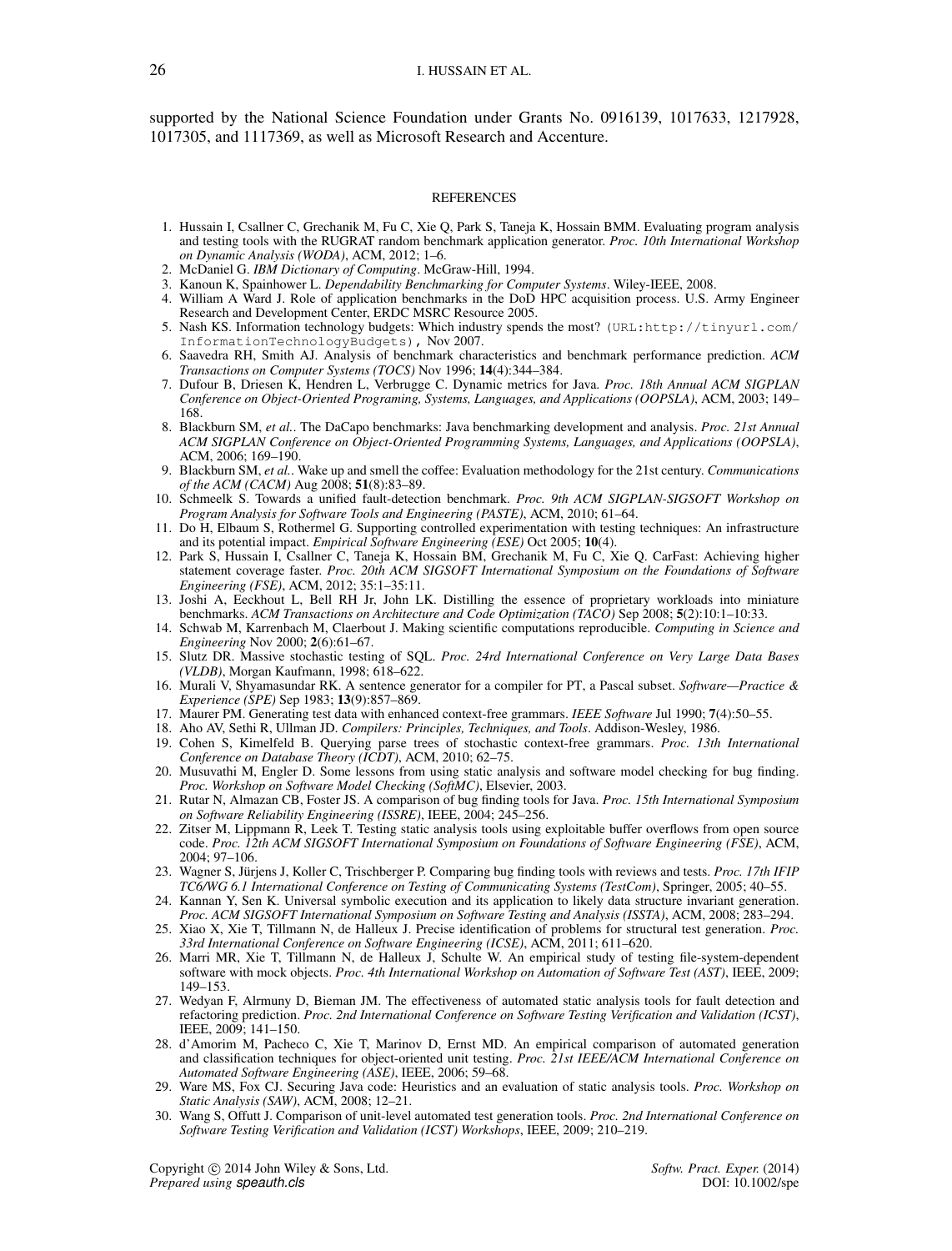- <span id="page-26-0"></span>31. Austin A, Williams L. One technique is not enough: A comparison of vulnerability discovery techniques. *Proc. 5th International Symposium on Empirical Software Engineering and Measurement (ESEM)*, IEEE, 2011; 97–106.
- <span id="page-26-1"></span>32. Grechanik M, McMillan C, DeFerrari L, Comi M, Crespi-Reghizzi S, Poshyvanyk D, Fu C, Xie Q, Ghezzi C. An empirical investigation into a large-scale Java open source code repository. *Proc. 4th International Symposium on Empirical Software Engineering and Measurement (ESEM)*, ACM, 2010.
- <span id="page-26-2"></span>33. Zhang H, Tan HBK. An empirical study of class sizes for large Java systems. *Proc. 14th Asia-Pacific Software Engineering Conference (APSEC)*, IEEE, 2007; 230–237.
- <span id="page-26-3"></span>34. Collberg C, Myles G, Stepp M. An empirical study of Java bytecode programs. *Software—Practice & Experience* May 2007; 37(6):581-641.
- <span id="page-26-4"></span>35. Sirer EG, Bershad B. Using production grammars in software testing. *Proc. 2nd Conference on Domain-Specific Languages (DSL)*, ACM, 1999; 1–13.
- <span id="page-26-5"></span>36. Yoshikawa T, Shimura K, Ozawa T. Random program generator for Java JIT compiler test system. *Proc. 3rd International Conference on Quality Software (QSIC)*, IEEE, 2003; 20–24.
- <span id="page-26-6"></span>37. Dallmeier V, Zimmermann T. Extraction of bug localization benchmarks from history. *Proc. 22nd IEEE/ACM International Conference on Automated Software Engineering (ASE)*, ACM, 2007; 433–436.
- <span id="page-26-7"></span>38. Fraser G, Arcuri A. Sound empirical evidence in software testing. *34th International Conference on Software Engineering, ICSE 2012, June 2-9, 2012, Zurich, Switzerland*, IEEE, 2012; 178–188.
- <span id="page-26-8"></span>39. Evans BJ, Verburg M. *The Well-Grounded Java Developer: Vital techniques of Java 7 and polyglot programming*. Manning Publications, 2012.
- <span id="page-26-9"></span>40. Hovemeyer D, Pugh W. Finding bugs is easy. *Companion to the 19th Annual ACM SIGPLAN Conference on Object-Oriented Programming, Systems, Languages, and Applications, OOPSLA 2004*, 2004; 132–136.
- <span id="page-26-10"></span>41. Artho C, Havelund K. Applying jlint to space exploration software. *Proc. 5th International Conference on Verification, Model Checking, and Abstract Interpretation (VMCAI)*, Springer, 2004; 297–308.
- <span id="page-26-11"></span>42. Copeland T. *PMD Applied*. Centennial Books, 2005.
- <span id="page-26-12"></span>43. Pacheco C, Ernst MD. Randoop: Feedback-directed random testing for Java. *Companion to the 22nd Annual ACM SIGPLAN Conference on Object-Oriented Programming, Systems, Languages, and Applications, OOPSLA 2007*, 2007; 815–816.
- <span id="page-26-13"></span>44. Pacheco C, Lahiri SK, Ernst MD, Ball T. Feedback-directed random test generation. *Proc. 29th ACM/IEEE International Conference on Software Engineering (ICSE)*, IEEE, 2007; 75–84.
- <span id="page-26-14"></span>45. Dyer R, Nguyen HA, Rajan H, Nguyen TN. Boa: A language and infrastructure for analyzing ultra-large-scale software repositories. *Proc. 35th International Conference on Software Engineering (ICSE)*, IEEE, 2013; 422–431.
- <span id="page-26-15"></span>46. Sreenivasan K, Kleinman AJ. On the construction of a representative synthetic workload. *Communications of the ACM (CACM)* Mar 1974; 17(3):127–133.
- <span id="page-26-16"></span>47. Hanford KV. Automatic generation of test cases. *IBM Systems Journal* 1970; .
- <span id="page-26-17"></span>48. Purdom P. A sentence generator for testing parsers. *BIT Numerical Mathematics* 1972; 12(3):366–375.
- <span id="page-26-18"></span>49. Boujarwah AS, Saleh K. Compiler test case generation methods: A survey and assessment. *Information & Software Technology (IST)* 1997; 39(9):617–625.
- <span id="page-26-19"></span>50. Burgess CJ. The automated generation of test cases for compilers. *Software Testing, Verification & Reliability (STVR)* Jun 1994; 4(2):81–99.
- <span id="page-26-20"></span>51. Sirer EG. Testing Java virtual machines. *Proc. International Conference on Software Testing And Review (STAR WEST)*, 1999.
- <span id="page-26-21"></span>52. Yang X, Chen Y, Eide E, Regehr J. Finding and understanding bugs in C compilers. *Proc. 32nd ACM SIGPLAN Conference on Programming Language Design and Implementation (PLDI)*, ACM, 2011; 283–294.
- <span id="page-26-22"></span>53. Cuoq P, Monate B, Pacalet A, Prevosto V, Regehr J, Yakobowski B, Yang X. Testing static analyzers with randomly generated programs. *Proc. 4th NASA Formal Methods Symposium (NFM)*, Springer, 2012; 120–125.
- <span id="page-26-23"></span>54. Celentano A, Crespi-Reghizzi S, Vigna PD, Ghezzi C, Granata G, Savoretti F. Compiler testing using a sentence generator. *Software—Practice & Experience (SPE)* Nov 1980; 10(11):897–918.
- <span id="page-26-24"></span>55. Hennessy M, Power JF. Analysing the effectiveness of rule-coverage as a reduction criterion for test suites of grammar-based software. *Empirical Software Engineering (ESE)* Aug 2008; 13(4):343–368.
- <span id="page-26-25"></span>56. Boujarwah AS, Saleh K, Al-Dallal J. Testing syntax and semantic coverage of java language compilers. *Information & Software Technology (IST)* 1999; 41(1):15–28.
- <span id="page-26-26"></span>57. Lämmel R, Schulte W. Controllable combinatorial coverage in grammar-based testing. Proc. 18th IFIP TC6/WG6.1 *International Conference on Testing of Communicating Systems (TestCom)*, Springer, 2006; 19–38.
- <span id="page-26-27"></span>58. Fischer B, Lämmel R, Zaytsev V. Comparison of context-free grammars based on parsing generated test data. Proc. *4th International Conference on Software Language Engineering (SLE)*, Springer, 2011; 324–343.
- <span id="page-26-28"></span>59. Harm J, Lämmel R. Two-dimensional approximation coverage. *Informatica (Slovenia)* Nov 2000; 24(3).
- <span id="page-26-29"></span>60. Hoffman D, Ly-Gagnon D, Strooper PA, Wang HY. Grammar-based test generation with YouGen. *Software— Practice & Experience (SPE)* Apr 2011; 41(4):427–447.
- <span id="page-26-30"></span>61. Coppit D, Lian J. yagg: An easy-to-use generator for structured test inputs. *Proc. 20th IEEE/ACM International Conference on Automated Software Engineering (ASE)*, ACM, 2005; 356–359.
- <span id="page-26-31"></span>62. Daniel B, Dig D, Garcia K, Marinov D. Automated testing of refactoring engines. *Proc. 15th ACM SIGSOFT International Symposium on Foundations of Software Engineering (FSE)*, ACM, 2007; 185–194.
- <span id="page-26-32"></span>63. Majumdar R, Xu RG. Directed test generation using symbolic grammars. *Proc. 22nd IEEE/ACM International Conference on Automated Software Engineering (ASE)*, ACM, 2007; 134–143.
- <span id="page-26-33"></span>64. Zhao C, Xue Y, Tao Q, Guo L, Wang Z. Automated test program generation for an industrial optimizing compiler. *Proc. 4th International Workshop on Automation of Software Test (AST)*, IEEE, 2009; 36–43.
- <span id="page-26-34"></span>65. Poess M, Stephens JM Jr. Generating thousand benchmark queries in seconds. *Proc. 13th International Conference on Very Large Data Bases (VLDB)*, Morgan Kaufmann, 2004; 1045–1053.
- <span id="page-26-35"></span>66. Abdul Khalek S, Khurshid S. Automated SQL query generation for systematic testing of database engines. *Proc. IEEE/ACM International Conference on Automated Software Engineering (ASE)*, ACM, 2010; 329–332.